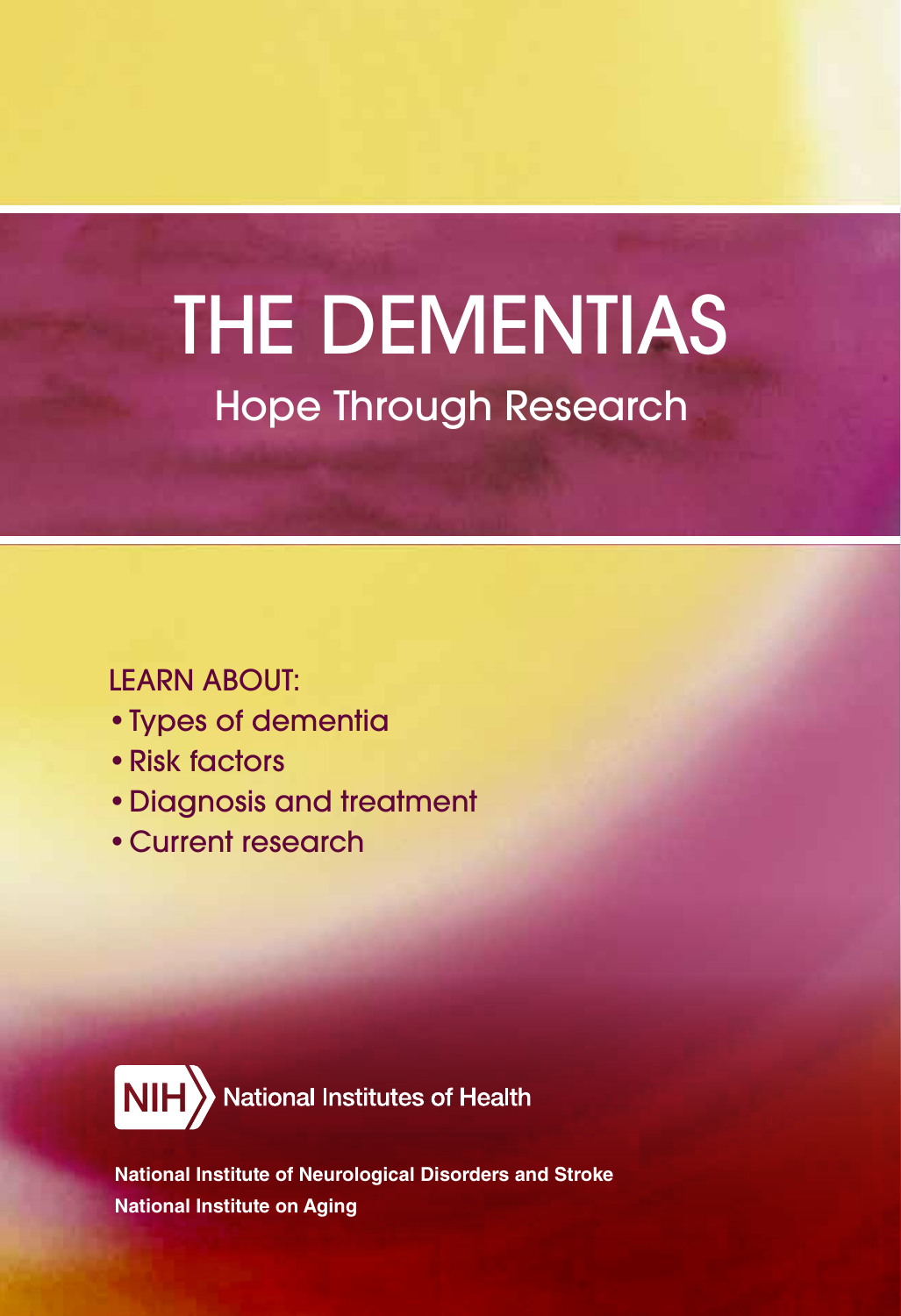The National Institute of Neurological Disorders and Stroke (NINDS) and the National Institute on Aging (NIA) are part of the National Institutes of Health, the nation's medical research agency—supporting scientific studies that turn discovery into health.

NINDS is the nation's leading funder of research on the brain and nervous system. The NINDS mission is to seek fundamental knowledge of the brain and nervous system and to use that knowledge to reduce the burden of neurological disease. For more information and resources, visit *www.ninds.nih.gov* or call 1-800-352-9424.

NIA leads the federal government effort to conduct and support research on aging and the health and well-being of older people. NIA's Alzheimer's and related Dementias Education and Referral (ADEAR) Center offers information and publications on dementia and caregiving for families, caregivers, and professionals. For more information, visit *www.nia.gov* or call 1-800-438-4380.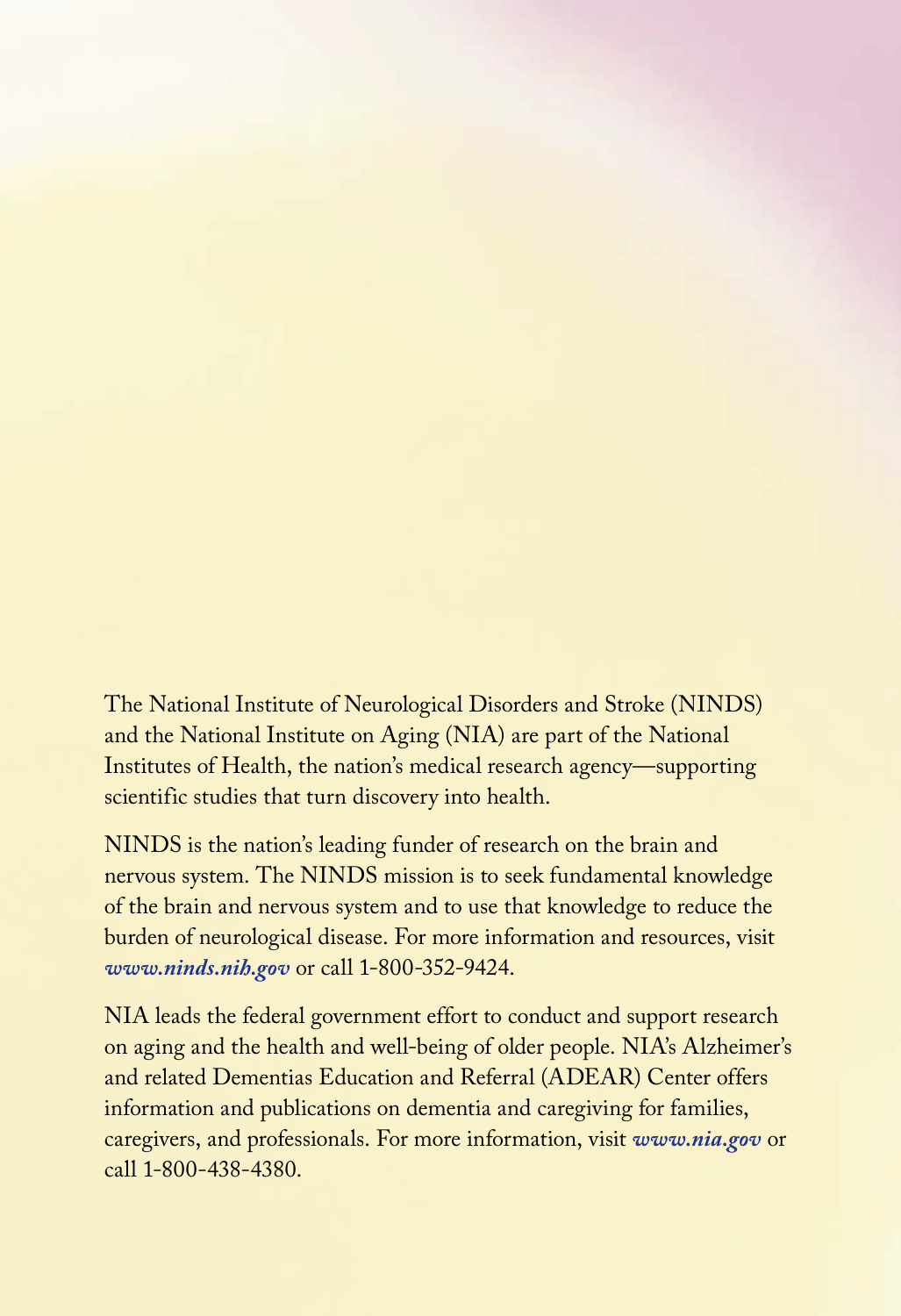# **CONTENTS**

| The Basics of Dementia and                                                      |
|---------------------------------------------------------------------------------|
| Dementias Associated with Aging and Neurodegeneration 4                         |
| Proteins Involved with Neurodegenerative Disorders  13                          |
| Reversible Dementia-like Disorders and Conditions 14                            |
| <b>Other Neurodegenerative Diseases</b><br>and Conditions that Include Dementia |
| <b>Risk Factors for Dementia</b><br>and Cognitive Impairment  17                |
|                                                                                 |
|                                                                                 |
| Caring for a Person with Dementia 22                                            |
|                                                                                 |
|                                                                                 |
|                                                                                 |
|                                                                                 |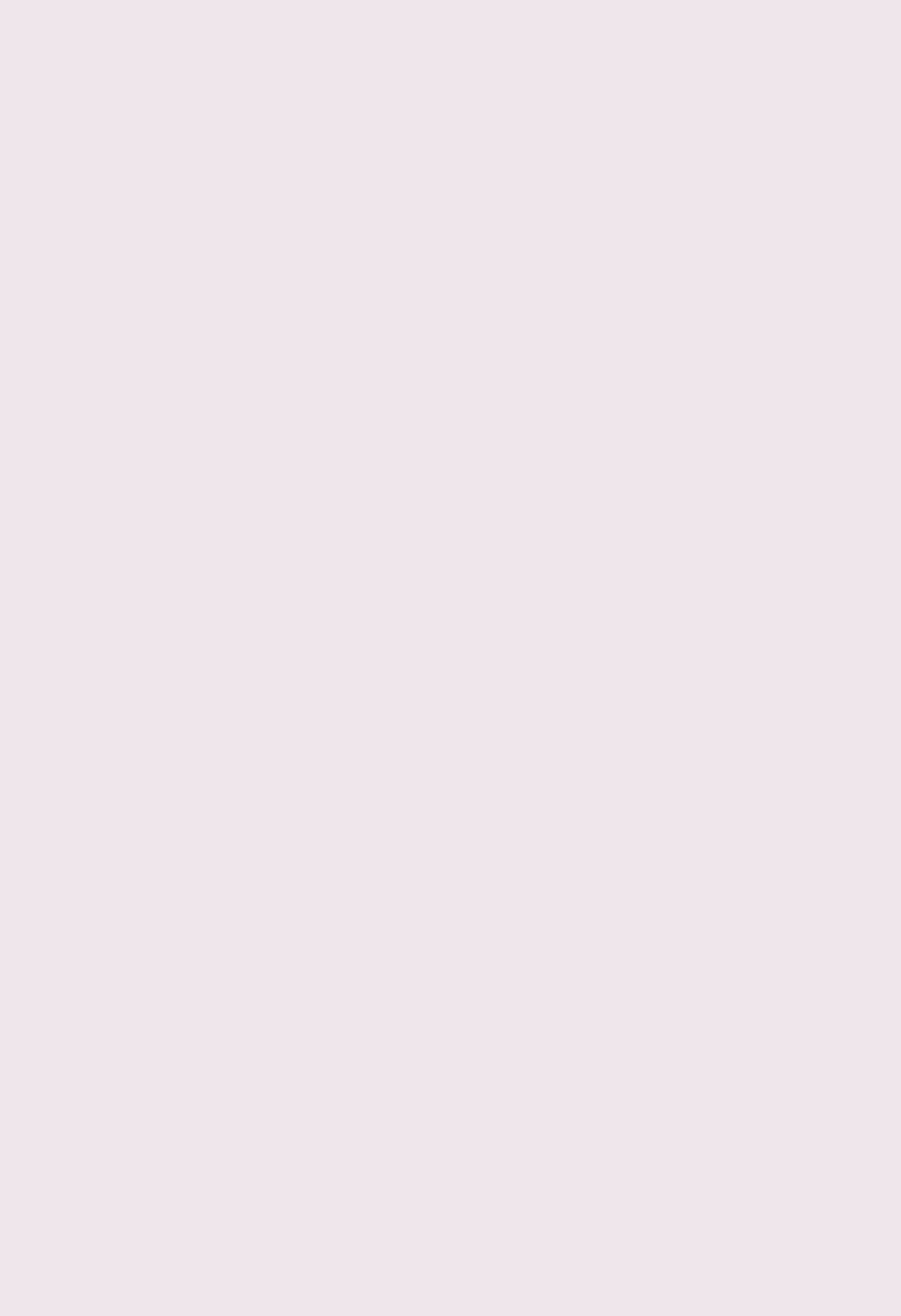### <span id="page-4-0"></span>Introduction

A diagnosis of dementia can be frightening for those receiving the diagnosis, their family members, and caretakers. Learning more about this medical condition can help. This booklet provides a general overview of various types of dementia, describes how the disorders are diagnosed and treated, and highlights research that is supported by the National Institute of Neurological



Disorders and Stroke and the National Institute on Aging, which are part of the National Institutes of Health (NIH).

Alzheimer's disease and Alzheimer's disease-related dementias have a high impact on public health and are a priority for NIH-supported research. Within the past several decades, researchers have made great strides toward better understanding of what causes Alzheimer's disease and related dementias. Yet much is still unknown. Researchers are still trying to understand the underlying disease processes involved in dementia and the complex interplay of genetic, lifestyle, and environmental factors involved. Scientists have theories about mechanisms that may lead to different forms of dementia, but more research is needed to better understand if and how these mechanisms are involved.

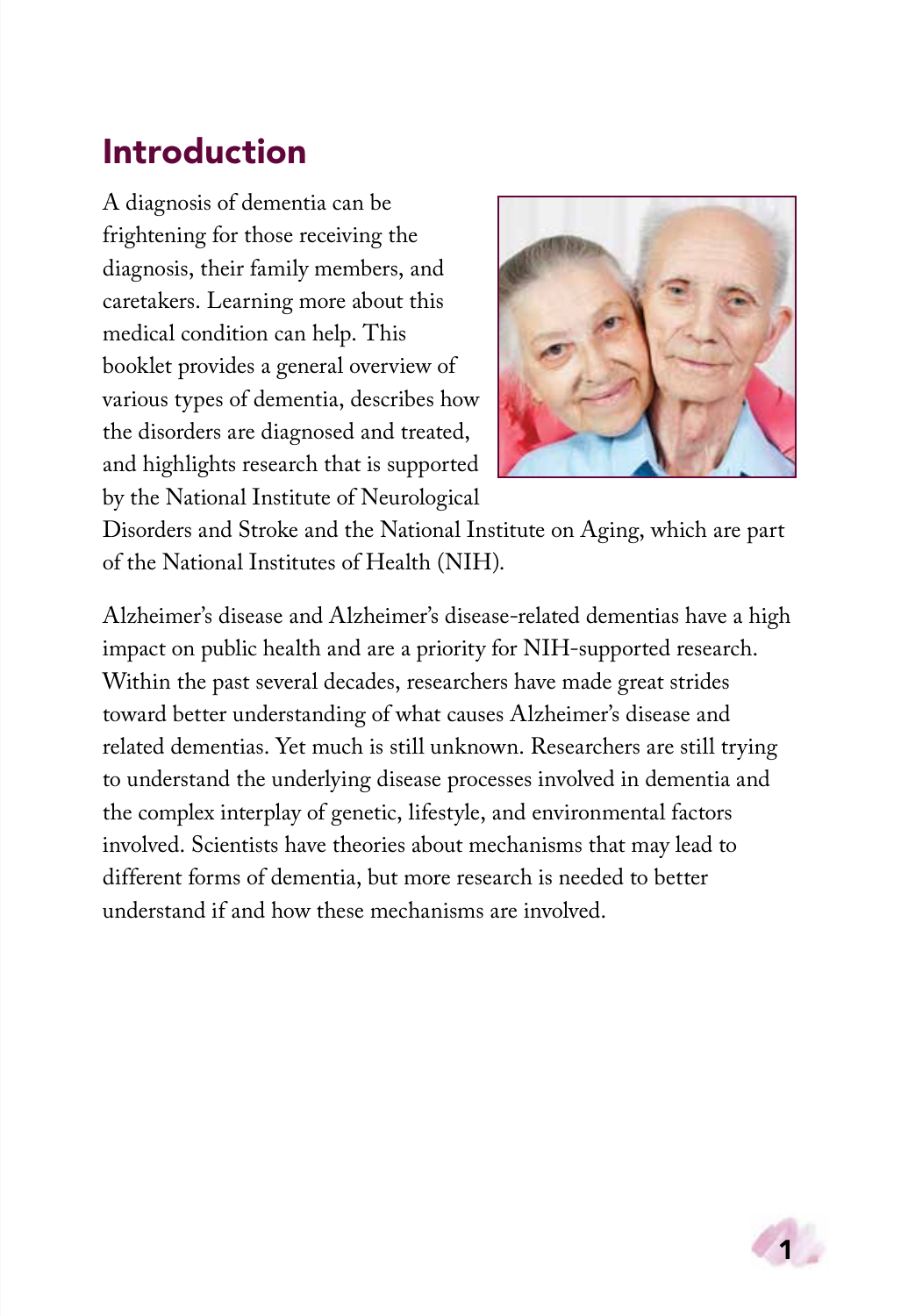# <span id="page-5-0"></span>The Basics of Dementia and Cognitive Impairment

**Dementia** is the severe loss of cognitive functioning (the ability to think, remember, or reason) that interferes with a person's daily life and activities. Signs and symptoms of dementia result when once-healthy neurons (nerve cells) in the brain stop working, lose connections with other brain cells, and die. While everyone loses some neurons as they age, people with dementia experience far greater loss.

Dementia ranges in severity from the mildest stage, when it is just beginning to affect a person's functioning, to the most severe stage, when the person must depend completely on others for basic activities of daily living.

Symptoms of dementia can include:

- problems with thinking, reasoning, memory, judgment, and planning
- difficulties learning new skills
- problems with self-management and performing everyday activities
- changes in behavior and mood
- changes in the ability to speak, understand, and express words
- problems with the ability to focus and pay attention
- impulsiveness, hallucinations, misbeliefs, and fears
- repeated questions and conversations
- personality changes

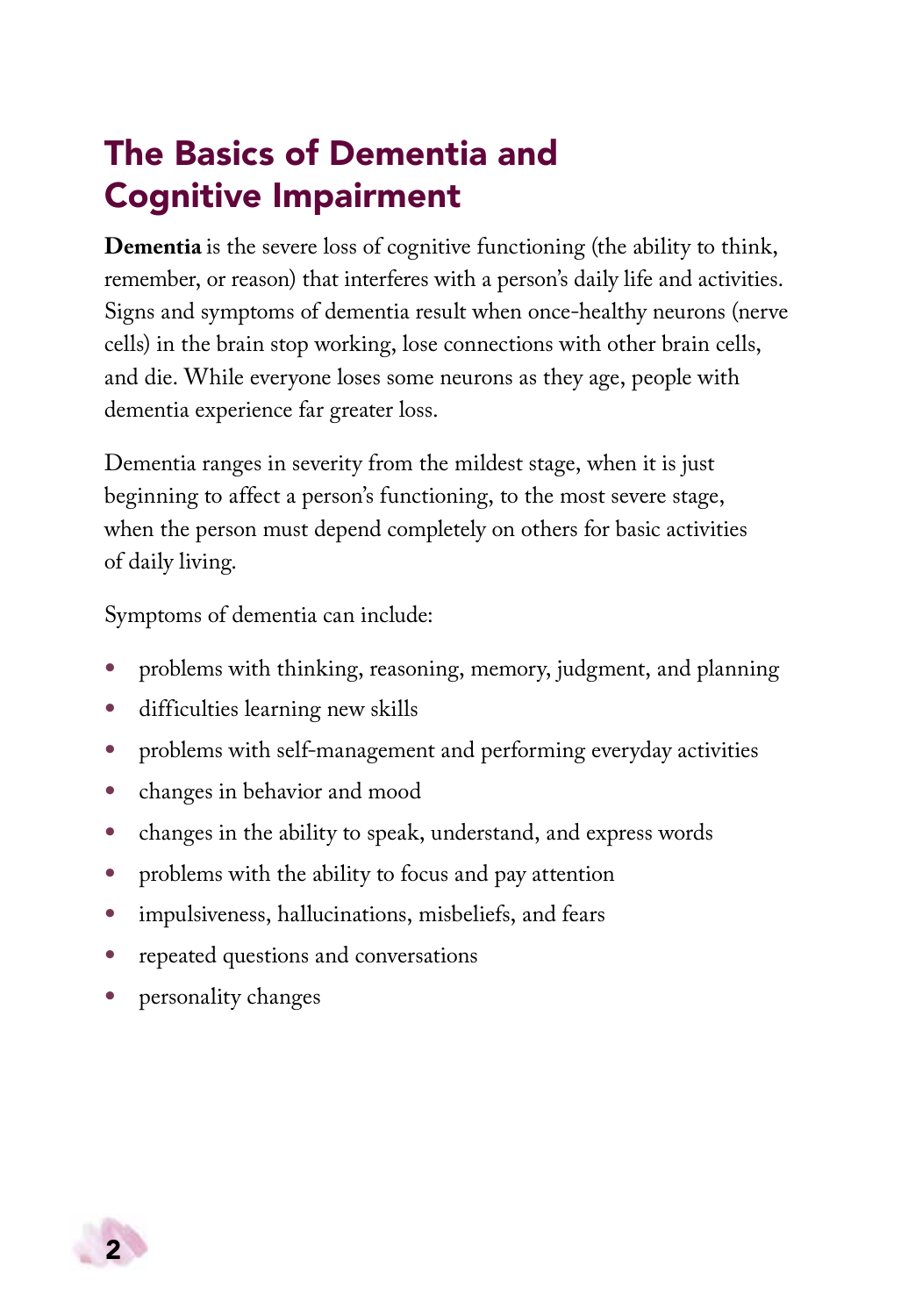Age is the primary risk factor for developing dementia. For that reason, experts estimate the number of people living with dementia will increase substantially in the next 40 years, as the U.S. population age 65 and older increases from more than 54 million today to more than 94 million in 2060. For example, it is estimated that more than 6 million Americans age 65 and older are now living with Alzheimer's disease (AD), one of the several forms of dementia. The estimate increases to more than 13.8 million Americans who may be living with Alzheimer's in 2060 if no progress is made on treatments or prevention. Regardless of the form of dementia, the personal, economic, and societal demands can be devastating.

Dementia is not the same as forgetfulness or some slowing in thinking and information processing as we age. Occasional bouts of forgetfulness are normal in older adults. While dementia is more common with age (about one-third of all people age 85 or older may have some form of dementia), it is not an inevitable part of aging. Many people live into their 80s and beyond without any signs of dementia.

Dementia is also not the same as delirium, which is usually a short-term complication of a medical condition and most often can be treated successfully.

**Mixed dementia** is a term used when a person is affected by more than one type of dementia. It is common for people with dementia to have more than one cause of their symptoms. Many people with the condition have both AD and one or more closely related disorders that share features with AD.

Brain autopsy studies of people who had dementia suggest that many of them had dementia caused by a combination of AD-related processes, vascular disease-related processes (affecting the blood vessels), and/or another condition that involves the loss of nerve cell function or structure and nerve cell death (called neurodegeneration). In fact, some studies indicate that mixed dementia is the most common cause of dementia in older adults.

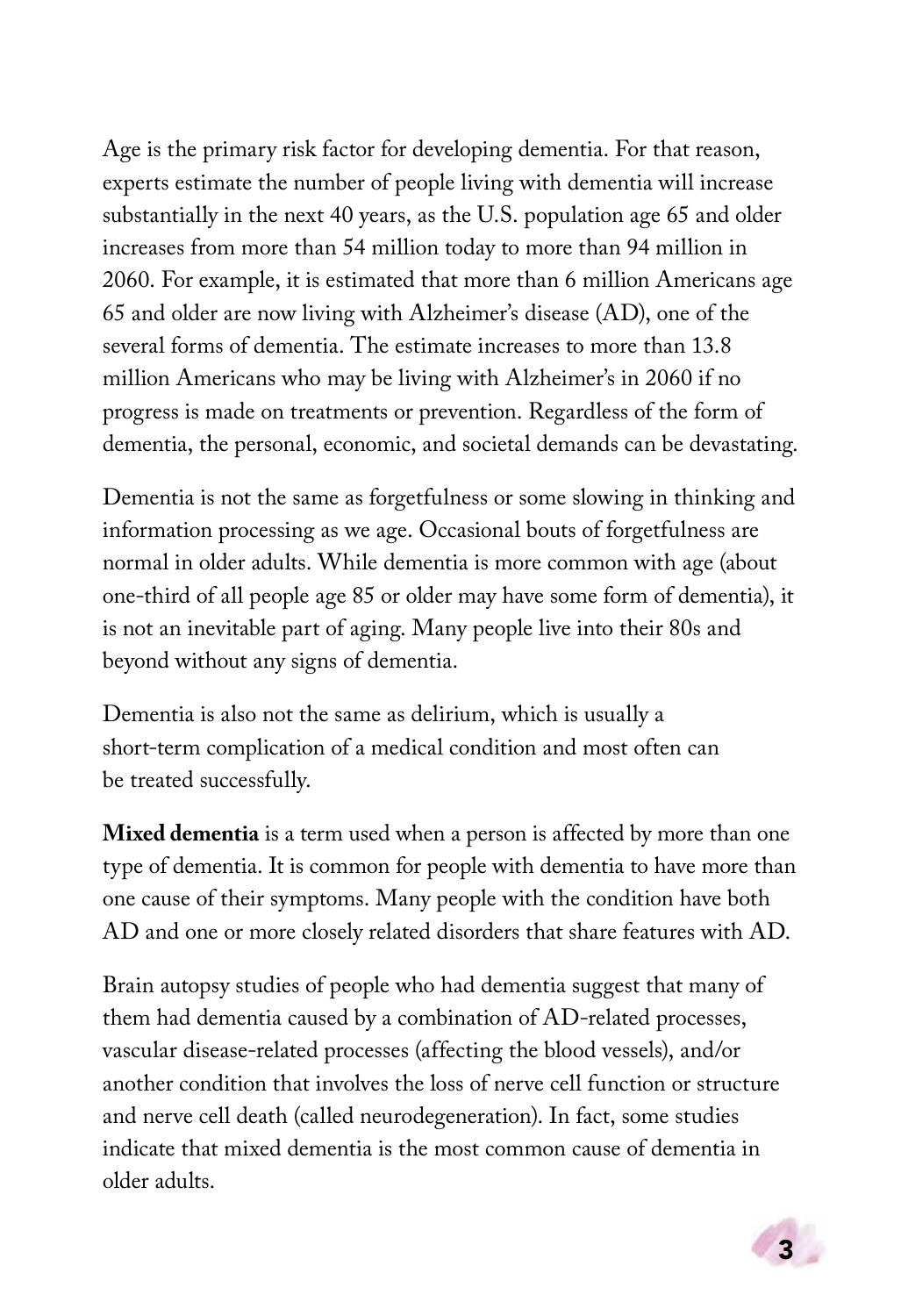<span id="page-7-0"></span>**Mild cognitive impairment** (MCI) is a stage between normal cognition and the more serious symptoms that indicate dementia. Symptoms of MCI can include problems with thinking, judgment, memory, and language, but the loss doesn't significantly interfere with the person's ability to handle everyday activities. Other symptoms of MCI include difficulty with planning or organization, trouble finding words, frequently losing or misplacing things, and forgetting names, conversations, and events. Someone who has MCI may be at greater risk of eventually developing AD or another type of dementia, particularly if the degree of memory impairment is significant, but MCI doesn't always progress to dementia. Symptoms may remain stable for several years or improve over time in some persons, and may even result from some reversible causes, such as certain medications, stress, or lack of sleep.

# Dementias Associated with Aging and Neurodegeneration

Various disorders and factors contribute to dementia, resulting in a progressive and irreversible loss of neurons and brain functions. Currently there are no cures for these disorders.

Some specific causes of dementia disorders are explained below.

**Alzheimer's disease** (AD) is the most common cause of dementia in older adults. More than 6 million Americans age 65 and older may have AD. Like other forms of dementia, the risk increases with age, but it can also occur in midlife, between a person's 30s and mid-60s. Early-onset AD represents less than 10 percent of all people with the disease.

In neurodegenerative diseases, certain proteins abnormally clump together and are thought to damage healthy neurons and their connections, causing them to stop functioning and die. In AD, fragments of a protein called amyloid form abnormal clusters called plaques between brain cells and a protein called tau forms harmful tangles inside nerve cells. Researchers don't know exactly why these clumps form.

4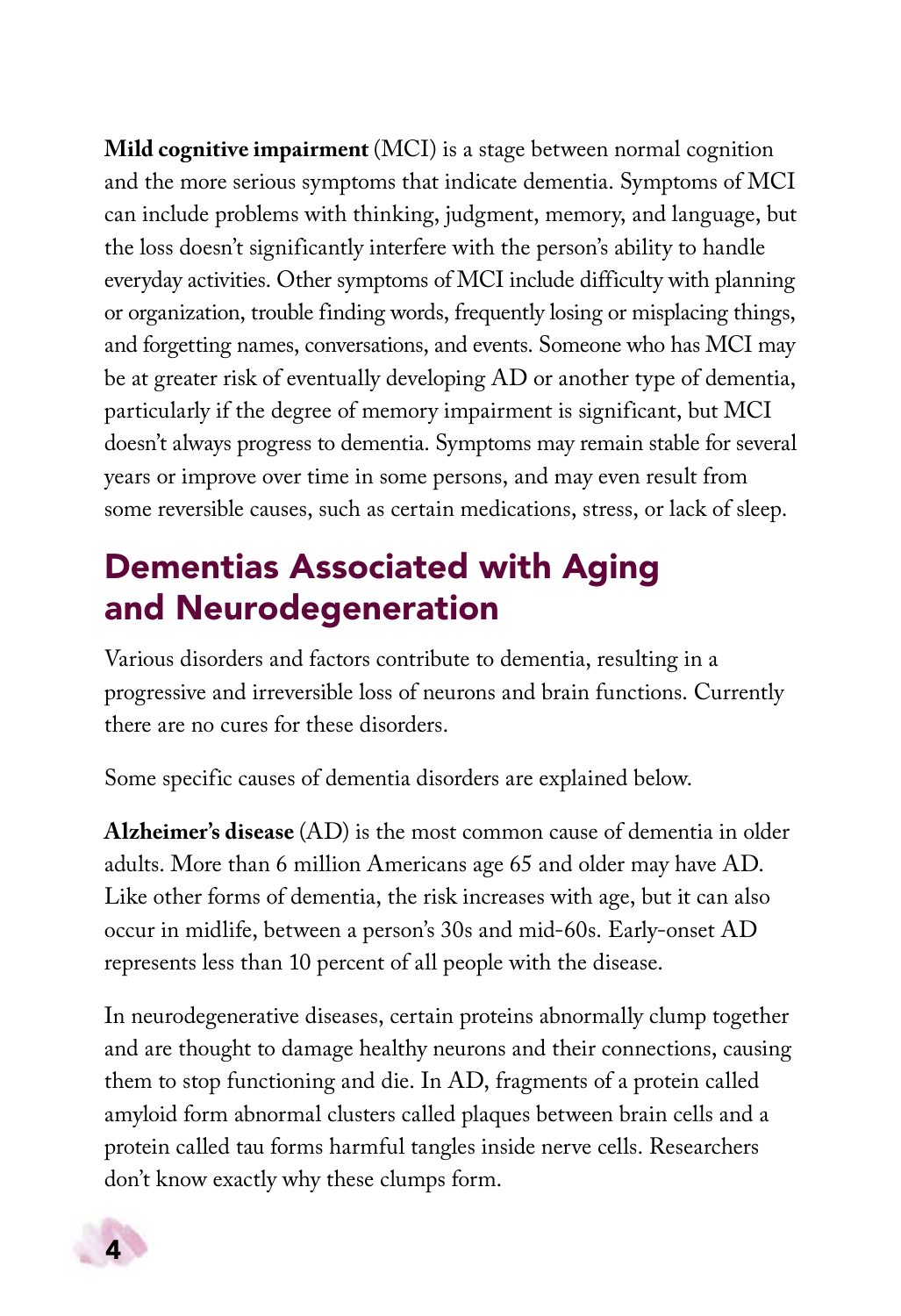

Symptoms of AD include changes in thinking, behavior and personality, and reasoning. Damage to the brain may start a decade or more before memory and other cognitive problems appear. The damage often initially appears to take place in the hippocampus, the part of the brain essential in forming memories. Ultimately, the abnormal plaques and tangles spread

throughout the brain, and brain tissue significantly shrinks.

People experience greater memory loss and other cognitive difficulties as AD progresses. In early-stage AD, problems can include wandering and getting lost, trouble handling money and paying bills**,** repeating questions, taking longer to complete normal daily tasks, and personality and behavior changes. People are often diagnosed in this stage.

In middle-stage AD, memory loss and confusion worsen, and people begin to have problems recognizing family and friends. They may be unable to learn new things, carry out multi-step tasks such as getting dressed, or cope with new situations. In addition, people at this stage may have hallucinations, delusions, and paranoia and may behave impulsively.

People with severe AD cannot communicate and are completely dependent on others for their care. Near the end, the person may be in bed most or all of the time as the body's functions shut down.

There are no treatments that can stop the progression of AD, but certain drugs can temporarily slow worsening of some symptoms. For more information on Alzheimer's disease, visit the Alzheimer's and related Dementias Education and Referral (ADEAR) Center at *[www.alzheimers.gov](http://www.alzheimers.gov)*.

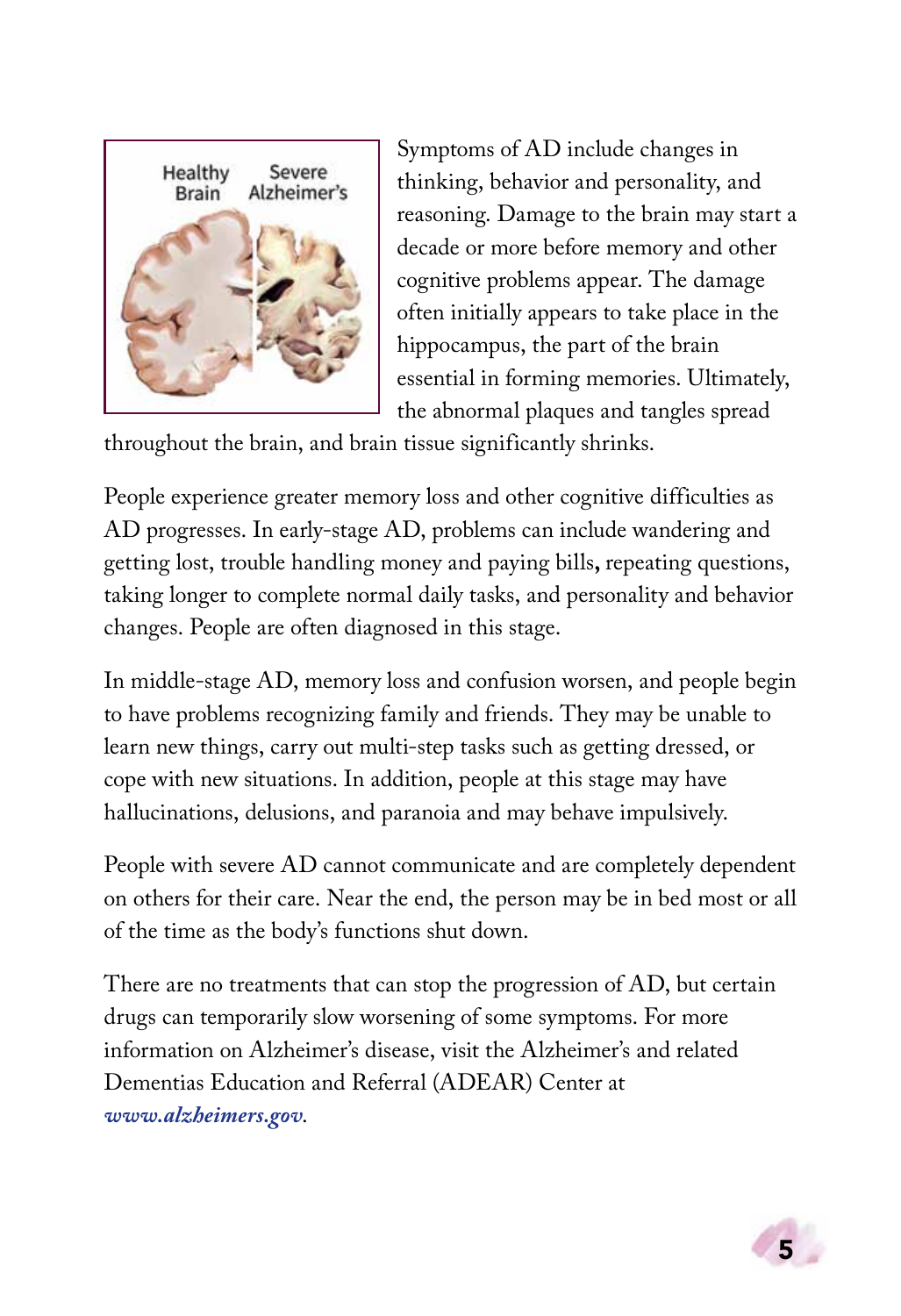In some cases of early-onset AD, genetic mutations have been associated with the disease. But in most cases, researchers have not found a single gene solely responsible for AD; rather, multiple genes are likely involved. One genetic risk factor—having the ε4 form of the apolipoprotein E *(APOE)*  gene on chromosome 19—increases a person's risk for developing AD. Having this genetic variant is linked to an earlier onset of memory loss and other symptoms and leads to an increased number of amyloid plaques in the brain. However, not everyone who inherits *APOE* ε*4* will develop AD.

**Frontotemporal disorders** (FTD, sometimes called frontotemporal dementia) are forms of dementia caused by a family of neurodegenerative brain diseases that primarily affect the frontal and temporal lobes of the brain. In FTD, changes to nerve cells in the brain's frontal lobes affect the ability to reason and make decisions, prioritize and multitask, act appropriately, and control movement. Changes to the temporal lobes affect memory, how people understand words, recognize objects, and recognize and respond to emotions. This "frontotemporal lobar degeneration" is different than the widespread shrinking and wasting away (atrophy) of brain tissue seen in AD.



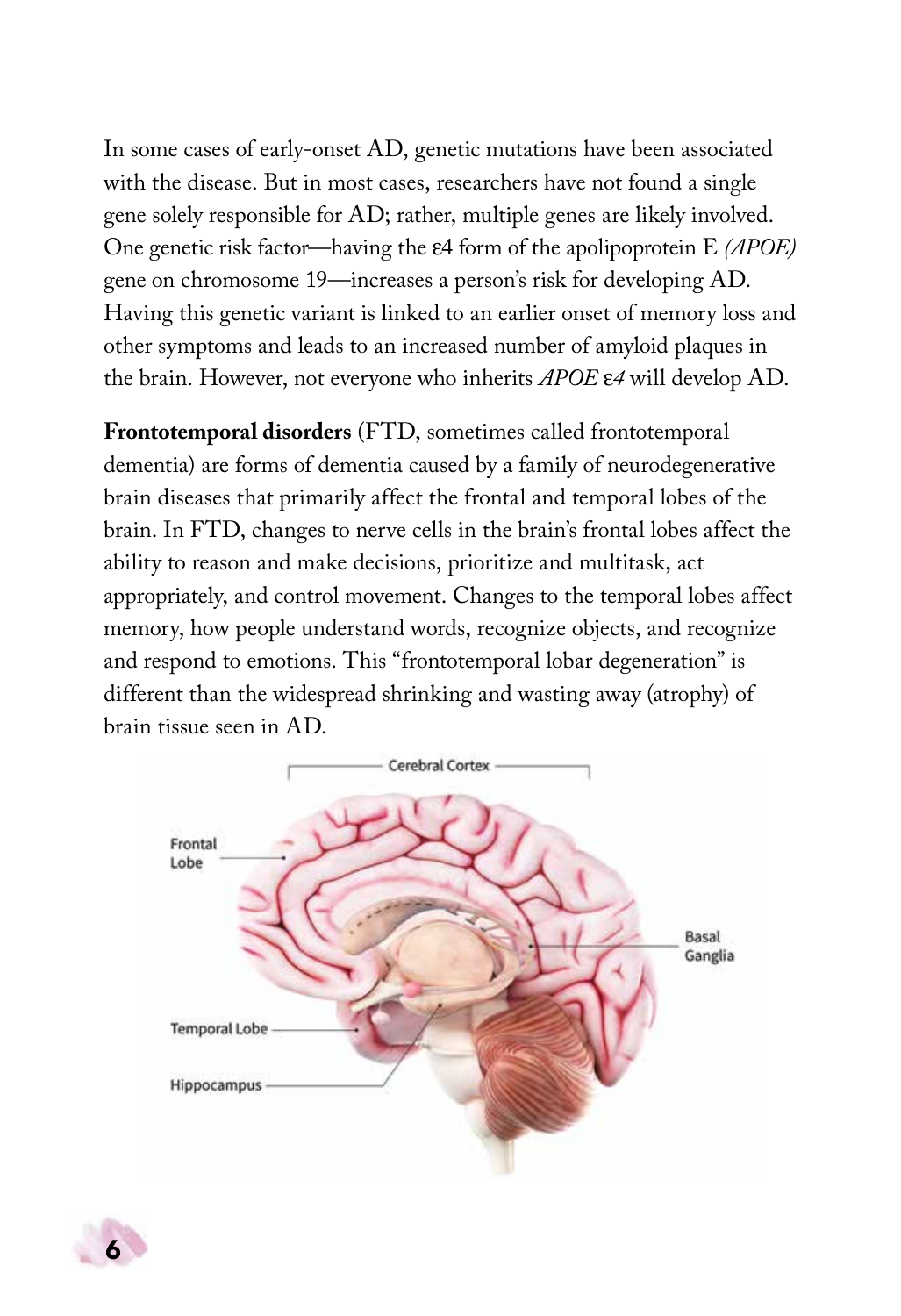Early in the disease, frontotemporal disorders do not affect other areas of the brain. Different symptoms appear later in the disease as more parts of the brain become affected. Some people decline rapidly over 2 to 3 years, while others show only minimal changes for many years. People can live with FTD for up to 10 years, sometimes longer, but it is difficult to predict because the timing can vary from person to person.

Types of FTD include:

• *Behavioral variant frontotemporal dementia* (bvFTD) involves changes in behavior, judgment, and personality. People with this disorder may have problems with cognition, but their memory may stay relatively intact. They may do impulsive things that are out of character or may engage in repetitive, unusual behavior. People with bvFTD also may say or do inappropriate things or become disinterested in family or activities that they used to care about. Over time, language and/or movement problems may occur.

In the past, bvFTD was called Pick's disease, named after the scientist who first described it in 1892. The term "Pick's bodies" is now sometimes used to describe abnormal collections of the protein tau that accumulate inside nerve cells in the brain. Some people living with bvFTD and primary progressive aphasia have Pick's bodies in the brain, and some do not.

• *Primary progressive aphasia* (PPA) involves progressive changes in the ability to speak, write, read, and understand and express thoughts and/or words. Many people with PPA develop symptoms of dementia. Problems with memory, reasoning, and judgment can develop and progress over time. Sometimes a person with PPA cannot recognize the faces of familiar people and common objects. Other individuals have increasing trouble producing speech and may eventually be unable to speak at all. PPA is a language disorder that is different from the problems with speech and the ability to read and write that can result from a stroke.

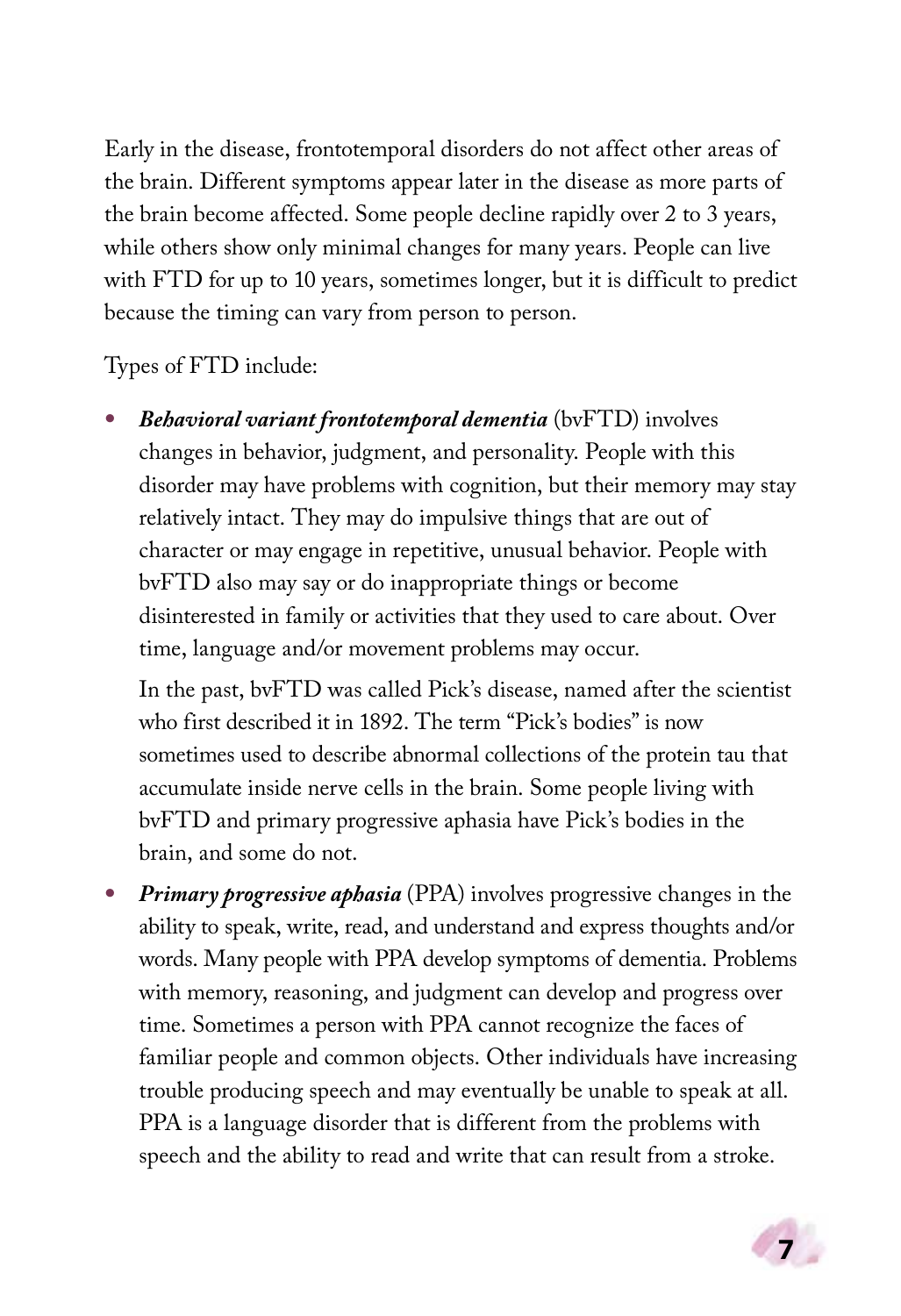*Movement disorders* in FTD that affect muscle or motor (movement) function are:

• Corticobasal degeneration (CBD) is a progressive disorder characterized by abnormal buildup of the protein tau, nerve cell loss, and atrophy in multiple areas of the brain. CBD can affect memory, behavior, thinking, language, and movement. The disease is named after parts of the brain that are affected—the cerebral cortex



(the outer part of the brain) and the basal ganglia (structures deep in the brain involved with movement). Not everyone who has CBD has problems with memory, cognition, language, or behavior. It tends to progress gradually, with early symptoms beginning around age 60. Some of the movement symptoms of CBD are similar to those seen in Parkinson's disease.

- **FTD with Motor Neuron Disease** (also called FTD-ALS) is a combination of bvFTD and the progressive neuromuscular weakness typically seen in amyotrophic lateral sclerosis (ALS). ALS is a neurodegenerative disease that attacks nerve cells responsible for controlling voluntary muscle movement (those muscles we choose to move). Symptoms of either disease may appear first, with other symptoms developing over time.
- **Progressive supranuclear palsy** (PSP) can cause problems with thinking, memory, mood and behavior, problem solving, and changes in judgment. It also affects walking and balance, the control of eye movements, speech, swallowing, vision, concentration, and language. Because certain parts of the brain that control movement are damaged, PSP shares some of the problems with movement seen in people with CBD and Parkinson's disease.

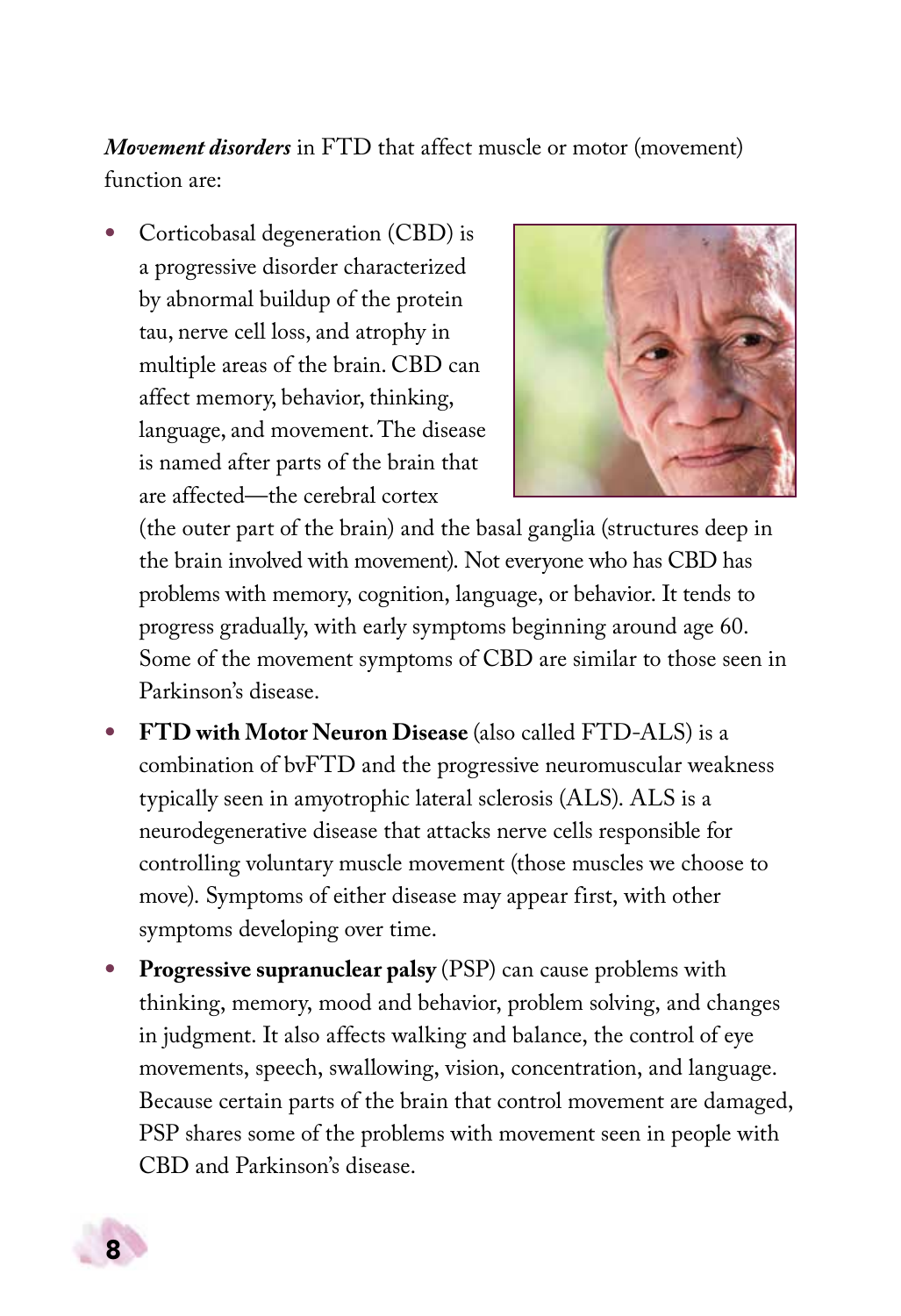**Lewy body dementia** (LBD) is one of the most common causes of dementia, after AD and vascular disease. It typically begins after age 50 or older but can occur earlier.

In the early stages of LBD, symptoms can be mild, and people can function fairly normally. Initial symptoms may vary, but over time, people with LBD develop similar cognitive, behavioral, physical, and sleep-related symptoms. People with LBD live an average of five to eight years, but sometimes as long as 20 years, following diagnosis.

LBD involves abnormal buildup of the protein alpha-synuclein into Lewy bodies, which are balloon-like structures that form inside of nerve cells.

LBD includes two related conditions—*dementia with Lewy bodies* and *Parkinson's disease dementia*. Both types cause similar changes in the brain, but those changes start in different areas of the brain. The distinguishing difference between them lies largely in the timing of symptoms. In both conditions, people experience movement symptoms called parkinsonism, which include tremor, difficulty with walking and posture, and rigid muscles. In dementia with Lewy bodies, cognitive symptoms begin within a year of parkinsonism. In Parkinson's disease dementia, the cognitive problems develop more than a year after the movement problems begin.

• *Dementia with Lewy bodies* (DLB) is a progressive dementia in which dopamine-producing neurons in the substantia nigra (a part of the brain that has an important role in movement) die or become impaired. Symptoms such as difficulty sleeping, loss of smell, and visual hallucinations often precede movement and other problems by as many as 10 years. Later in the course of DLB, some signs and symptoms are similar to AD and may include memory loss, poor judgment, and confusion. Other signs and symptoms of DLB are similar to those of Parkinson's disease, including difficulty with movement and posture, a shuffling walk, and changes in alertness and attention. There is no cure for DLB, but there are medications that control some symptoms.

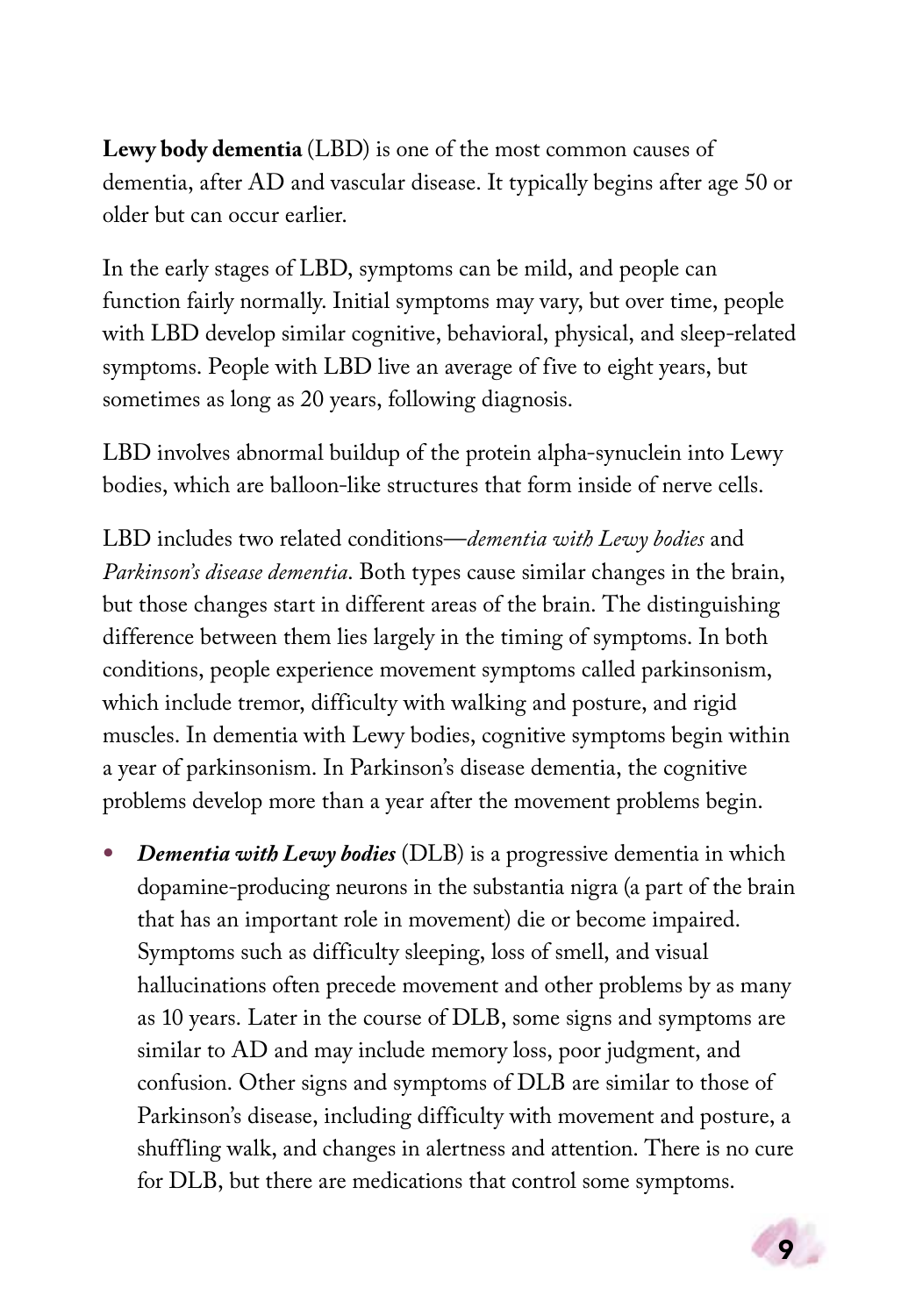• *Parkinson's disease dementia* (PDD) can occur in people with Parkinson's disease, but not all people with Parkinson's disease will develop dementia. PDD may affect memory, social judgment, language, or reasoning. Autopsy studies show that people with PDD often have Lewy bodies in the cortex and other brain



areas, and many have amyloid plaques and tangles of the protein tau similar to those found in people with AD. The time from the onset of movement symptoms to the onset of dementia symptoms varies greatly from person to person. Risk factors for developing PDD include the onset of Parkinson's-related movement symptoms followed by mild cognitive impairment and REM sleep behavior disorder, which involves having frequent nightmares and hallucinations.

**Vascular contributions to cognitive impairment and dementia** (VCID) is an umbrella term that refers to conditions, including stroke or injury to the heart or blood vessels, that affect blood flow to and within the brain. VCID can cause significant changes to memory, thinking, and behavior. Cognition and brain function can be significantly affected by the size, location, and number of changes. Conditions resulting from VCID can begin suddenly and progress or subside during a person's lifetime.

VCID arises as a result of risk factors that similarly increase the risk for cerebrovascular disease (stroke), including atrial fibrillation, hypertension, diabetes, and high cholesterol. VCID can occur along with AD. People who have VCID almost always have abnormalities in the brain that can be seen on magnetic resonance imaging (MRI) scans. These abnormalities can include evidence of prior strokes, which are often small and don't show symptoms as they happen, as well as diffuse changes in the brain's "white matter"—the connecting "wires" of the brain that are critical for relaying messages between brain regions. A thickening of blood vessel walls (called arteriosclerosis) and thinning or loss of components of the white matter can occur.

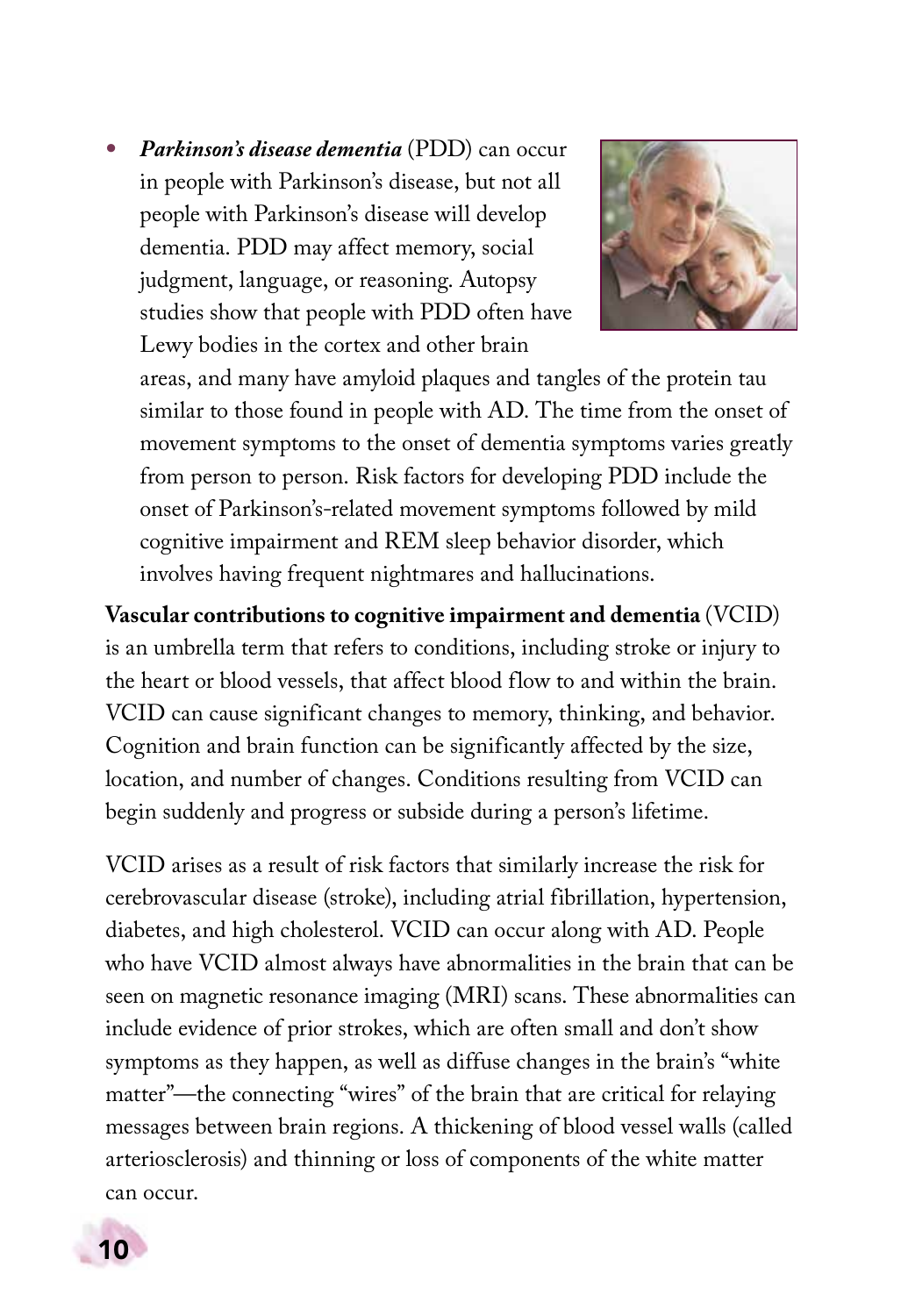#### Forms of VCID include:

- **Vascular dementia** refers to progressive loss of memory and other cognitive functions caused by vascular injury or disease within the brain. Symptoms of vascular dementia may sometimes be difficult to distinguish from AD. Problems with organization, attention, slowed thinking, and problem solving are all more prominent in VCID, and memory loss is more prominent in AD.
- **Vascular cognitive impairment** involves changes with language, attention, and the ability to think, reason, and remember that are noticeable but are not significant enough to greatly impact daily life. These changes, caused by vascular injury or disease within the brain, progress slowly over time.
- **Post-stroke dementia** can develop months after a major stroke. Not everyone who has had a major stroke will develop vascular dementia, but the risk for dementia is significantly higher in someone who has had a stroke.
- **Multi-infarct dementia** is caused by numerous small strokes (infarcts) and mini-strokes. Language or other functions may be impaired, depending on the region of the brain that is affected. Dementia is more likely when strokes affect both sides of the brain. Even strokes that don't show any noticeable symptoms can increase the risk of dementia.
- **Cerebral autosomal dominant arteriopathy with subcortical infarcts and leukoencephalopathy** (CADASIL) is an extremely rare inherited disorder caused by a thickening of the walls of small- and medium-sized blood vessels, which reduces the flow of blood to the brain. CADASIL is associated with multi-infarct dementia, stroke, and other disorders. The first symptoms can appear in people between ages 20 and 40.

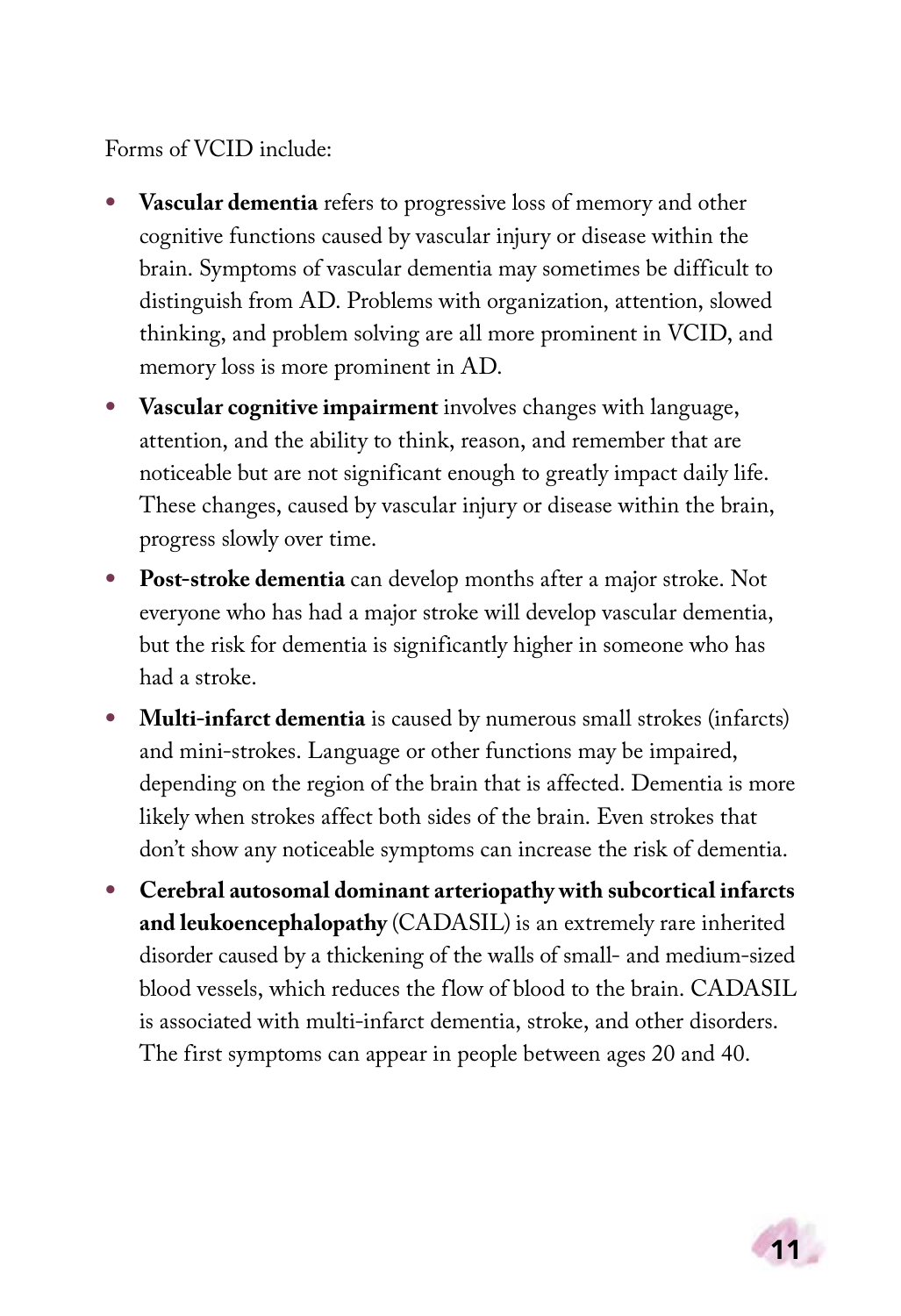- **Subcortical vascular dementia**, previously called Binswanger's disease, involves extensive microscopic damage to the small blood vessels and nerve fibers that make up white matter. Some scientists think it may be an aggressive form of multi-infarct dementia. It can include changes to short-term memory, organization, attention, decisionmaking, and behavior. Symptoms tend to begin after age 60 and progress in a stepwise manner. People with subcortical vascular disease often have high blood pressure, a history of stroke, or evidence of disease of the large blood vessels in the neck or heart valves.
- **Cerebral amyloid angiopathy** is a buildup of amyloid plaques in the walls of blood vessels in the brain. It is generally diagnosed when multiple tiny areas of bleeding in the brain are discovered using MRI.



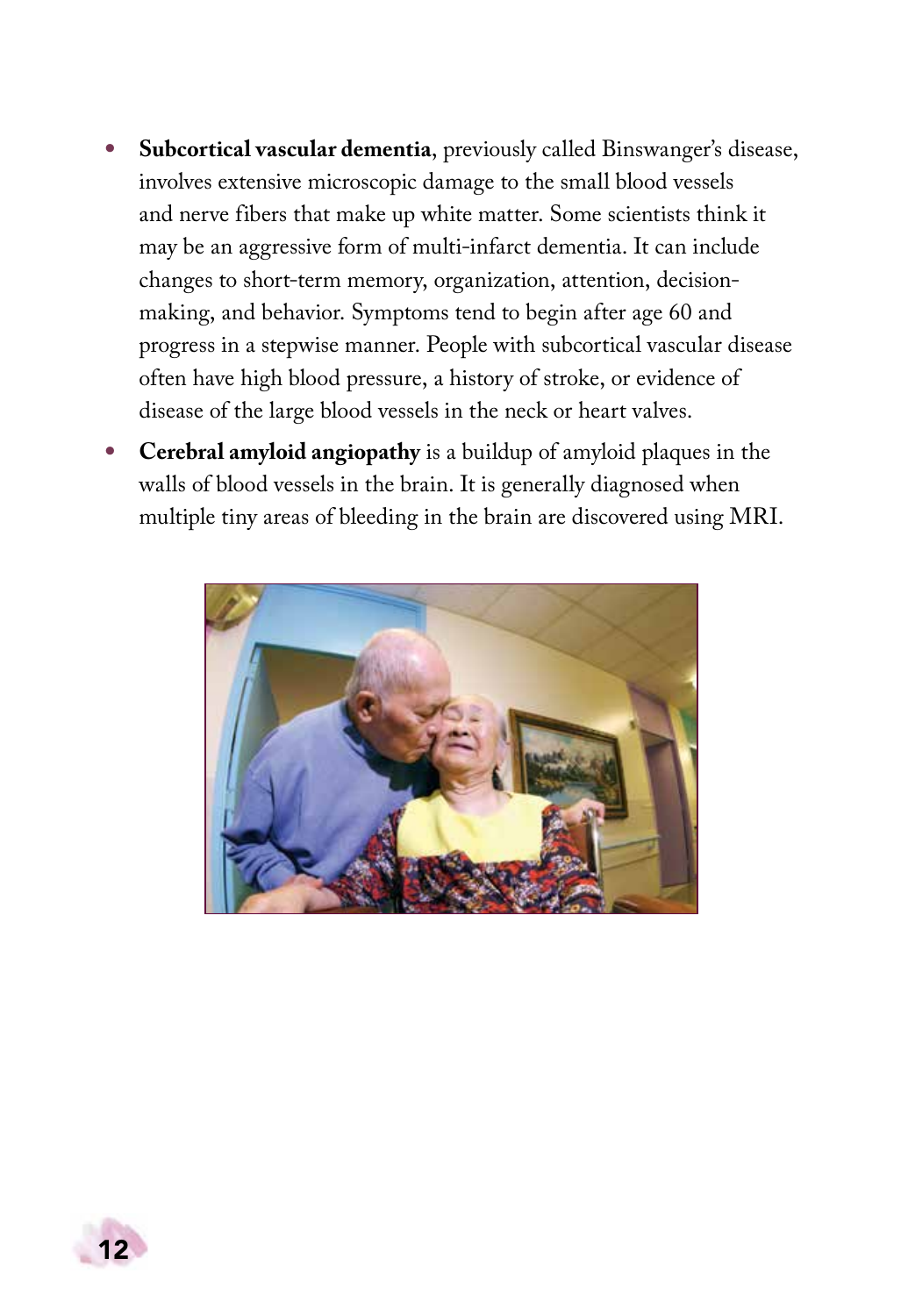# <span id="page-16-0"></span>Proteins Involved with Neurodegenerative Disorders

Changes in various proteins may cause the different forms of age-related dementia and many age-related neurodegenerative diseases. Diseases involving abnormal buildup of specific proteins in the brain are called **proteinopathies**. Mutations in genes that provide instructions for making these proteins have been found to cause dementia in some families. However, in the vast majority of people with dementia, dementia is not inherited, and the cause is unknown. Alzheimer's disease (AD), frontotemporal disorders (FTD), and Lewy body dementia (LBD) are proteinopathies.

In some dementias, changes in a protein called tau cause it to form clumps inside nerve cells in the brain, which is believed to make the cells stop functioning properly and die. Disorders that are associated with the abnormal buildup of tau are called **tauopathies**.

In AD, the tau protein accumulates abnormally and becomes twisted and tangled, forming fibers—called neurofibrillary or tau tangles—inside neurons. Abnormal clumps (plaques) of another protein, called beta-amyloid, are prominent in spaces between brain cells. Both plaques and tangles are thought to contribute to reduced function and nerve cell death in AD and are the hallmarks of the disease.

Beta-amyloid plaques are also seen in the brains of people with cerebral amyloid angiopathy and in some people with LBD and Parkinson's disease dementia. These plaques are also commonly seen in older adults who do not have dementia, although it is not clear whether they might have developed dementia later. Researchers are still trying to answer this important question.

Some, but not all, forms of FTD are tauopathies. Other forms of FTD are associated with the buildup of the protein TDP-43. A mutation in a gene called *progranulin*, and another in a gene called *C9orf72*, can cause FTD with accumulation of TDP-43 in nerve cells.

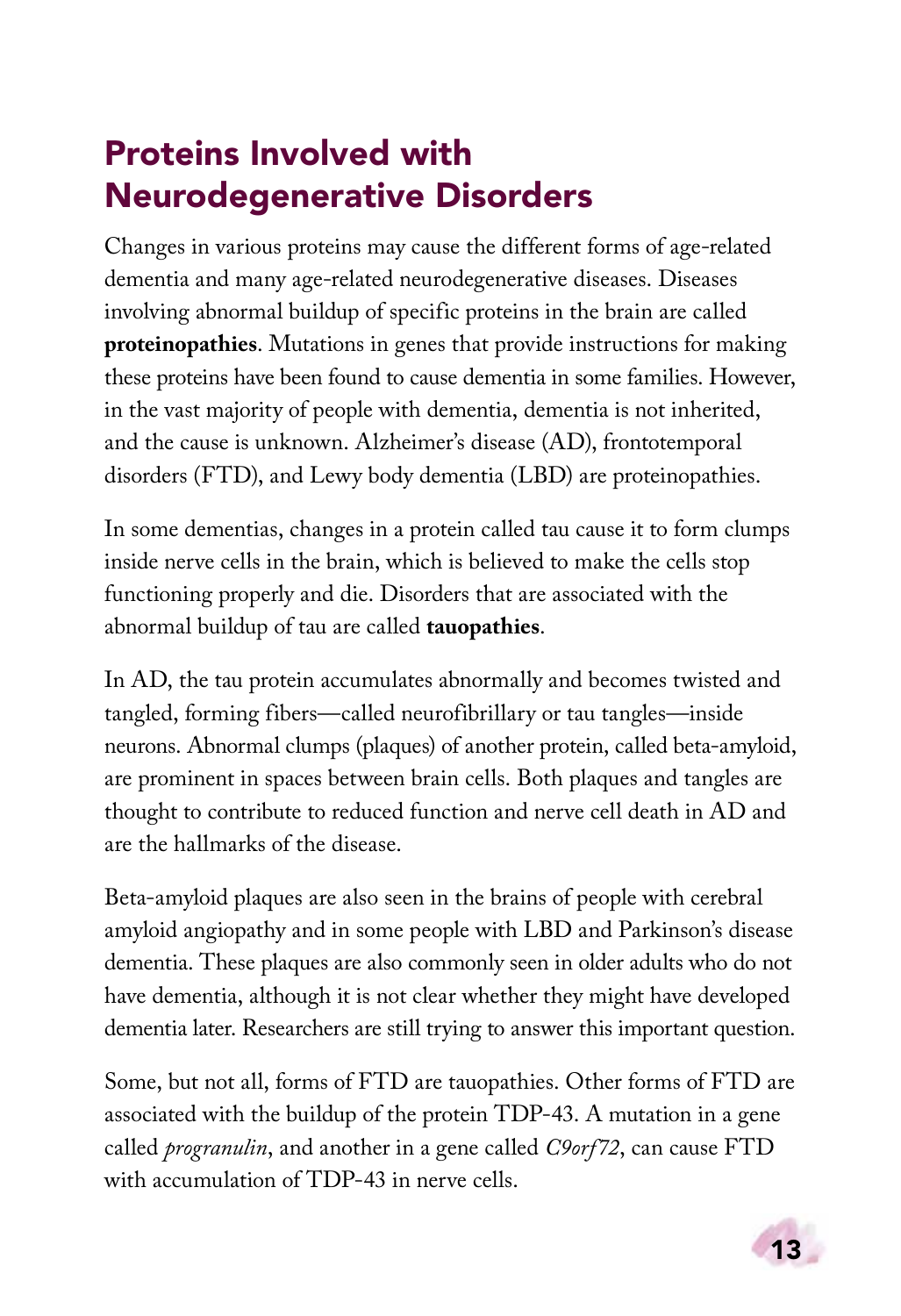<span id="page-17-0"></span>TDP-43 is also associated with a newly recognized brain disorder called LATE, which stands for "Limbic-predominant Age-related TDP-43 Encephalopathy." The symptoms of LATE can mimic those of AD. Recent research has shown that misfolded TDP-43 protein is common in older adults. Roughly 25 percent of individuals over age 85 have enough misfolded TDP-43 protein to affect their memory and/or thinking abilities. Neuropathologists and other researchers are conducting further studies on LATE to better understand the underlying causes and to help clinicians distinguish it from AD.

In other dementias and some brain disorders, the protein synuclein becomes misshapen and forms harmful clumps inside neurons in different brain regions. Disorders in which synuclein builds up inside neurons are called **synucleinopathies.** Changes in synuclein and/or its function are the basis of the Lewy body disorders and other disorders such as multiple system atrophy (MSA). MSA is a progressive neurodegenerative disorder characterized by a combination of symptoms that affect both the autonomic nervous system—the part of the nervous system that controls involuntary action such as blood pressure or digestion—and movement, causing parkinsonism—a condition resembling that seen in Parkinson's disease.

# Reversible Dementia-like Disorders and Conditions

Many conditions that cause dementia-like symptoms can be halted or even reversed with the appropriate intervention.

• Normal pressure hydrocephalus is an abnormal buildup of cerebrospinal fluid in the brain. It can be treated or even reversed by implanting a shunt system to divert fluid from the brain.

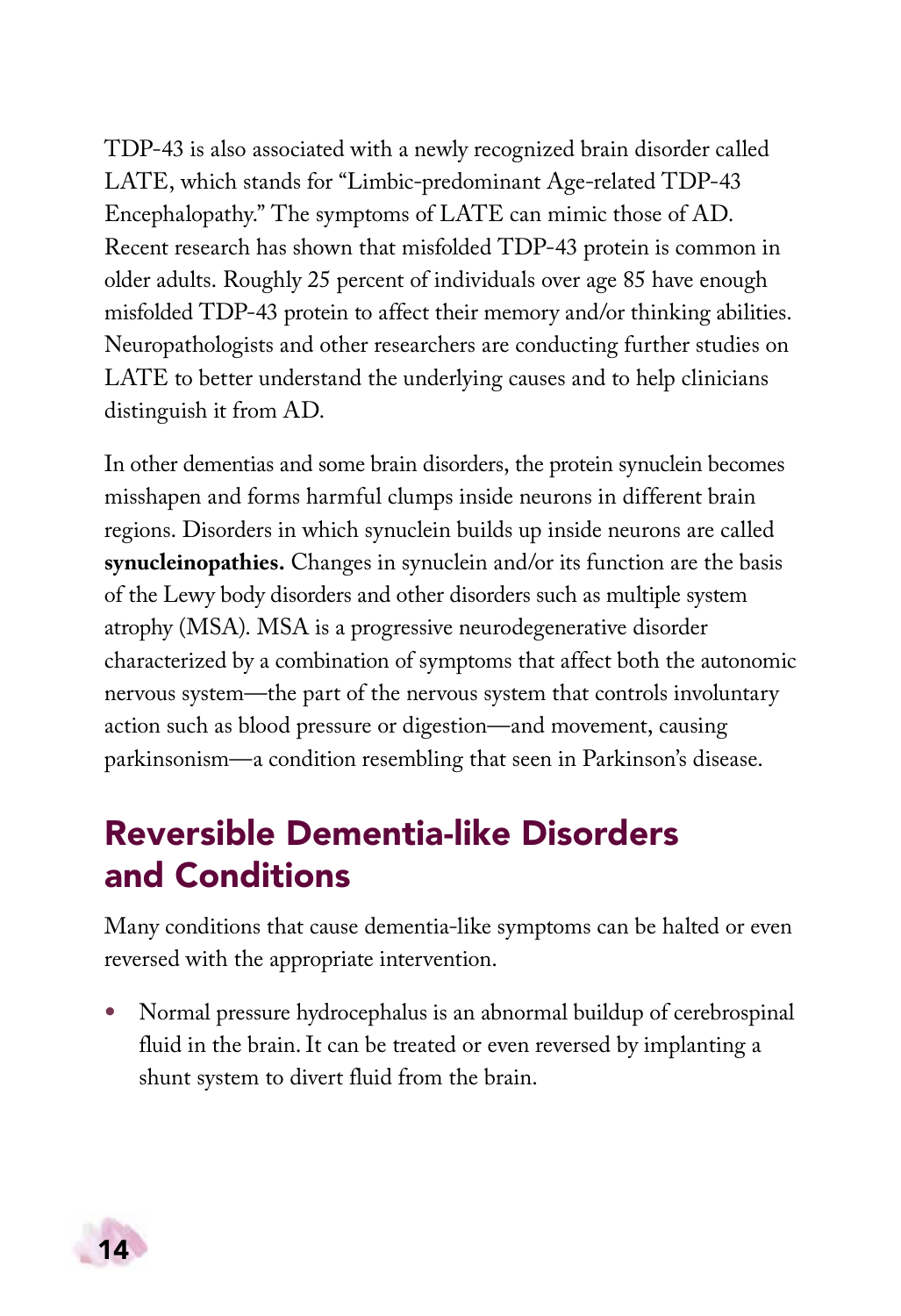- Nutritional deficiencies of vitamin  $B_1$  (thiamine), caused by chronic alcoholism, and of vitamin  $B_{12}$  can be reversed with treatment. People who have abused substances such as alcohol and recreational drugs sometimes display signs of dementia even after the substance abuse has stopped.
- Side effects of certain medications (including some sleep, bladder, and allergy medicines) or drug combinations may cause cognitive impairment that looks like a degenerative or vascular dementia, but which could reverse upon stopping these medications.
- Vasculitis, an inflammation of brain blood vessels, can cause dementia after multiple strokes and may be treated with immunosuppressive medications.
- Subdural hematoma**,** or bleeding between the brain's surface and its outer covering (the dura), is common after a head injury, such as from a fall or accident. Subdural hematomas can cause dementia-like symptoms and changes in mental function. With treatment, some symptoms can be reversed.
- Some non-malignant brain tumors can cause symptoms resembling dementia that go away after the tumor is removed.
- Some chronic infections around the brain, so-called chronic meningitis, can cause dementia and may be treated with drugs that kill the infectious agent.
- Depression and early Alzheimer's disease share some symptoms, such as trouble with concentration, memory, and decision making, as well as loss of interest or pleasure in daily activities and social withdrawal. Treatment can help a depressed person regain some or all of his or her thinking and cognition.
- Delirium, like dementia, can cause confusion, disorientation, and changes in mood, sleep, and behavior. Treating the underlying causes of delirium (such as a medical condition) can resolve symptoms in most cases.

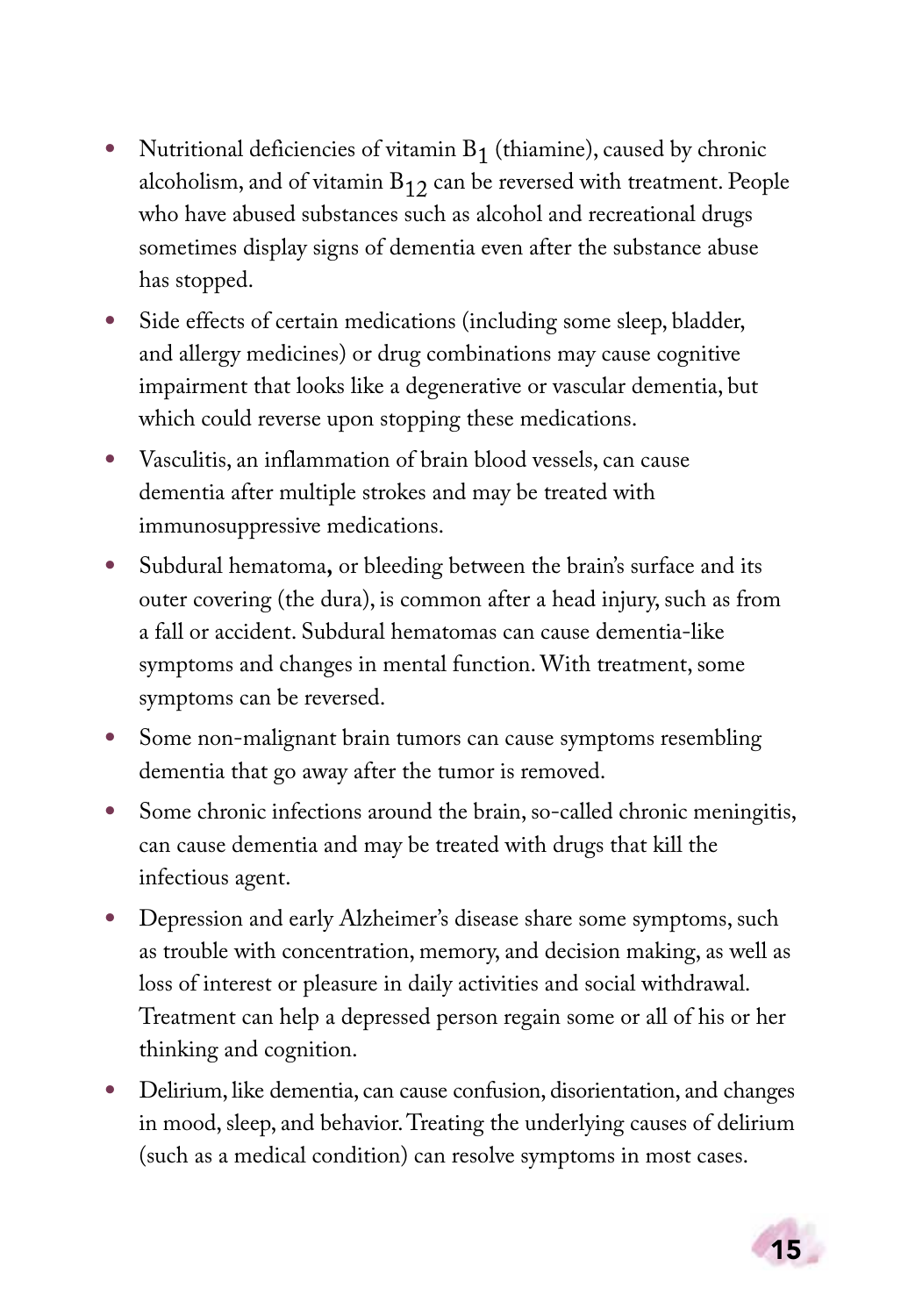# <span id="page-19-0"></span>Other Neurodegenerative Diseases and Conditions that Include Dementia or Dementia-like Symptoms

Doctors have identified many other conditions that can cause dementia or dementia-like symptoms. The diseases have different symptoms that involve body and brain functions and affect mental health and cognition. Some of these conditions are:

- **Creutzfeldt-Jakob disease** (CJD) is a rare brain disorder that is characterized by rapidly progressing dementia. Infectious proteins called prions become misfolded and clump together, causing brain damage. Initial symptoms include impaired memory, judgment, and thinking, along with loss of muscle coordination and impaired vision. Some symptoms of CJD can be similar to symptoms of other progressive neurological disorders, such as Alzheimer's disease.
- **Chronic traumatic encephalopathy** (CTE) is caused by repeated traumatic brain injury (TBI) in some people who suffered multiple concussions. People with CTE may develop dementia, poor coordination, slurred speech, and other symptoms similar to those seen in Parkinson's disease 20 years or more after the injury. Late-stage CTE is also characterized by brain atrophy and widespread deposits of tau in nerve cells. In some people, behavior and mood changes may occur just 5 to 10 years after the TBI.
- **Huntington's disease** is an inherited, progressive brain disease that affects a person's judgment, memory, ability to plan and organize, and other cognitive functions. Symptoms typically begin around age 30 or 40 and include abnormal and uncontrollable movements called chorea, as well as problems with walking and lack of coordination. Cognitive problems worsen as the disease progresses, and problems controlling movement lead to complete loss of ability for self-care.

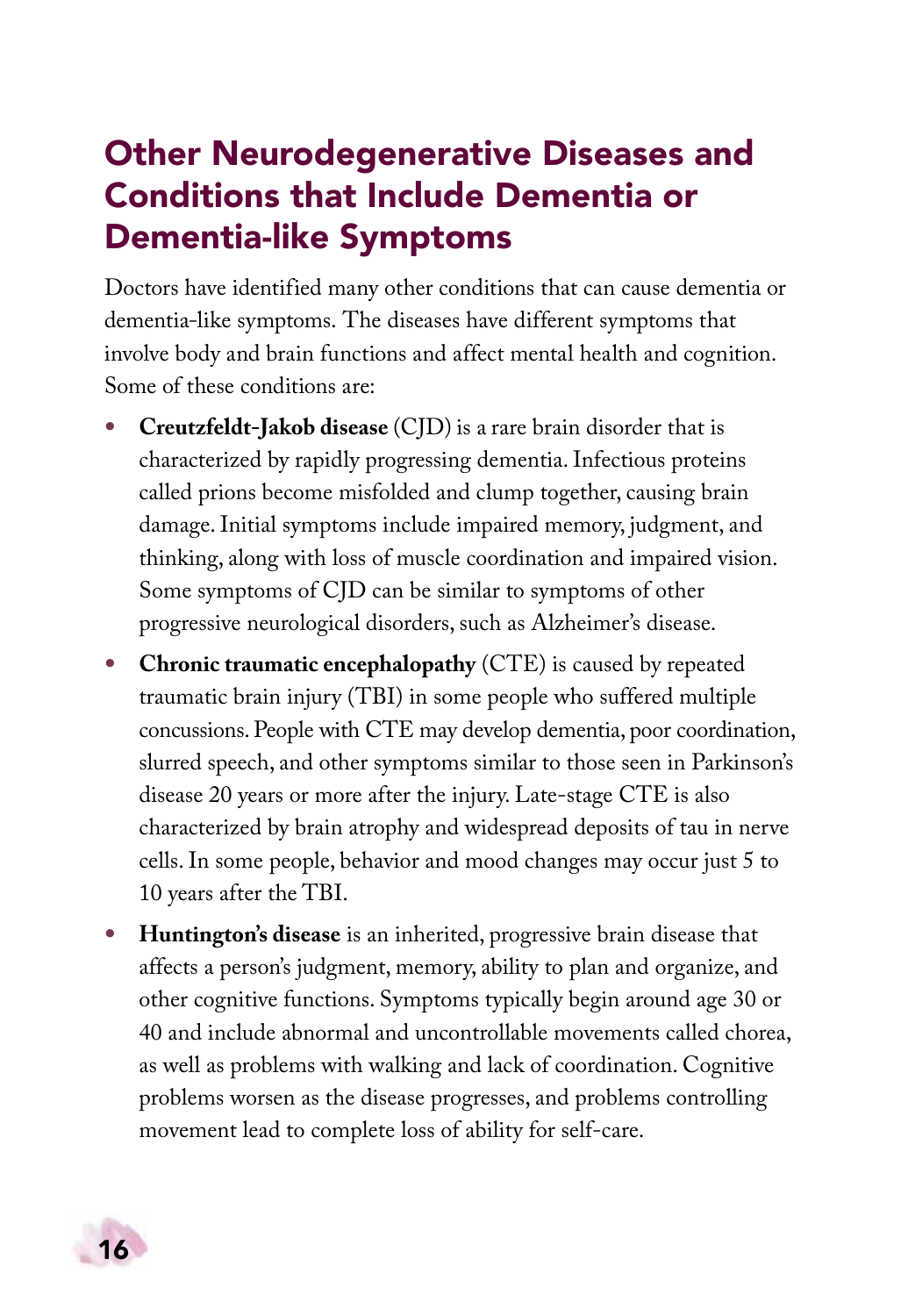<span id="page-20-0"></span>• **HIV-associated dementia** (HAD) can occur in people who have human immunodeficiency virus, the virus that causes AIDS. HAD damages the brain's white matter and leads to a type of dementia associated with memory problems, social withdrawal, and trouble concentrating. People with HAD may develop movement problems as well.

# Risk Factors for Dementia and Cognitive Impairment

The following risk factors can increase a person's chance of developing one or more kinds of dementia. Some of these factors can be modified, while others cannot.

- **Age.** Advancing age is the strongest risk factor for developing dementia.
- **Hypertension.** High blood pressure has been linked to cognitive decline, stroke, and types of dementia that damage the white matter regions of the brain. Over time, high blood pressure can damage arteries and brain blood vessel walls, resulting in thickening and hardening of the walls—a condition called arteriosclerosis.
- **Stroke.** A single major stroke or a series of smaller strokes increases a person's risk of developing vascular dementia. A person who has had a stroke is at an increased risk of having additional strokes, which further increases the risk of developing dementia.
- **Alcohol use.** Most studies suggest that regularly drinking large amounts of alcohol increases the risk of dementia.
- **Atherosclerosis.** This condition, a form of arteriosclerosis, refers to the accumulation of fats and cholesterol in the lining of arteries, coupled with an inflammatory process that leads to a thickening of the vessel walls. It can lead to stroke, which raises the risk for vascular dementia.

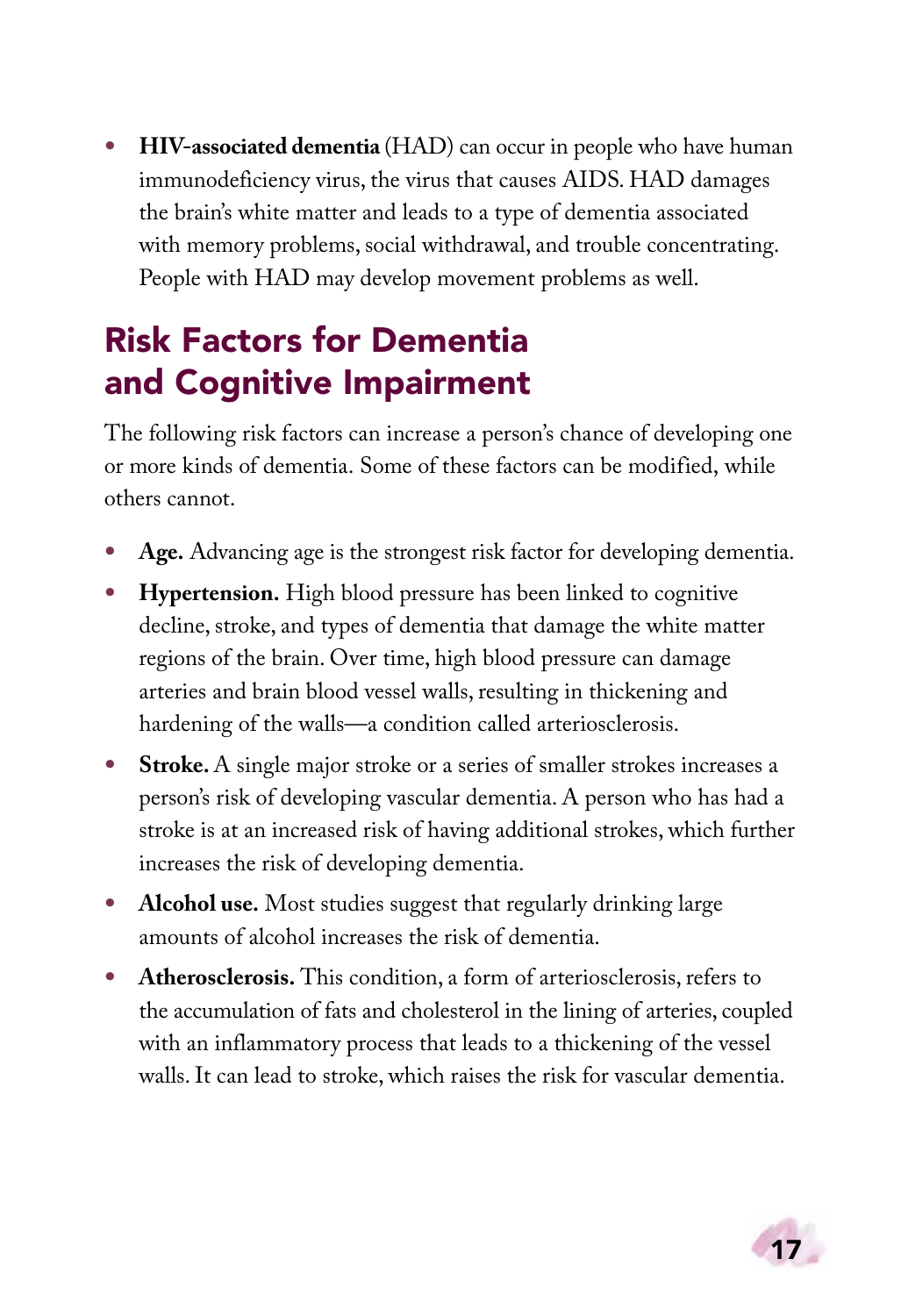- **Diabetes.** People with diabetes appear to have a higher risk for dementia. Poorly controlled diabetes is a risk factor for stroke and cardiovascular disease, which in turn increase the risk for vascular dementia.
- **Down syndrome.** Many people with Down syndrome develop symptoms of Alzheimer's disease by the time they reach middle age.
- **Genetics.** A very small proportion of dementia is dominantly inherited (meaning that a mutation in a gene that causes the disorder is inherited from a parent) but the chance of developing a genetically linked form of dementia increases when more than one family member has the disorder.
- **Head injury.** An impact to the head can cause a traumatic brain injury, or TBI. Certain types of TBI, or repeated TBIs, can cause dementia and other severe cognitive problems.
- **Obesity.** Being overweight increases the risk for related health problems such as diabetes and heart disease that increase the risk for dementia.
- **Parkinson's disease.** The degeneration and death of nerve cells in the brain in people with Parkinson's disease can cause dementia and significant memory loss.
- **Smoking.** Smoking increases the risk of developing cardiovascular diseases that slow or stop blood from getting to the brain.



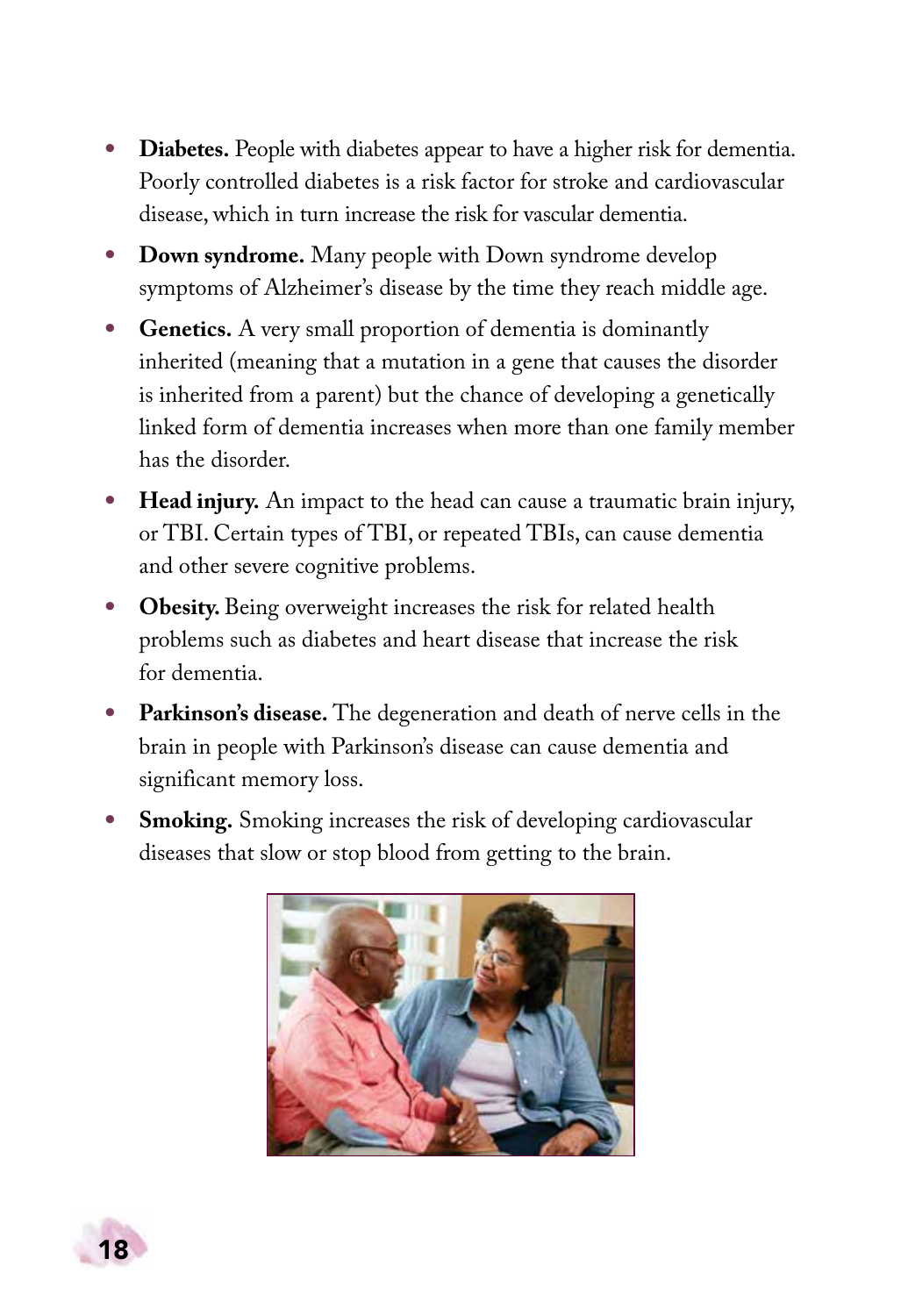# <span id="page-22-0"></span>**Diagnosis**

To diagnose dementia, a doctor may complete a series of tests and assessments. In many cases, the specific type of dementia may not be confirmed until after the person has died and the brain is examined. Some forms of dementia have similar symptoms and some people may have more than one form of dementia.

Diagnosing a dementia disorder in a living person may include:

- recording the person's current symptoms, vital signs, and current medications
- compiling the person's medical and family history of illness or disease
- a physical exam and laboratory tests of the person's blood, other fluids, and various chemical and hormone levels, to help identify or rule out conditions that may contribute to dementia
- neurological evaluations to assess balance, sensory response, reflexes and other functions, and recordings of electrical activity in the brain
- brain scans to look for structural abnormalities, amyloid plaques and tau tangles, and patterns of altered brain activity that are common in dementia
- cognitive and neuropsychological tests to assess memory, language skills, math skills, problem-solving, and other abilities related to mental functioning
- genetic testing to identify risk for a dementia from gene mutations associated with dementia
- a psychiatric evaluation to help determine if depression or another mental health condition is causing or contributing to a person's symptoms

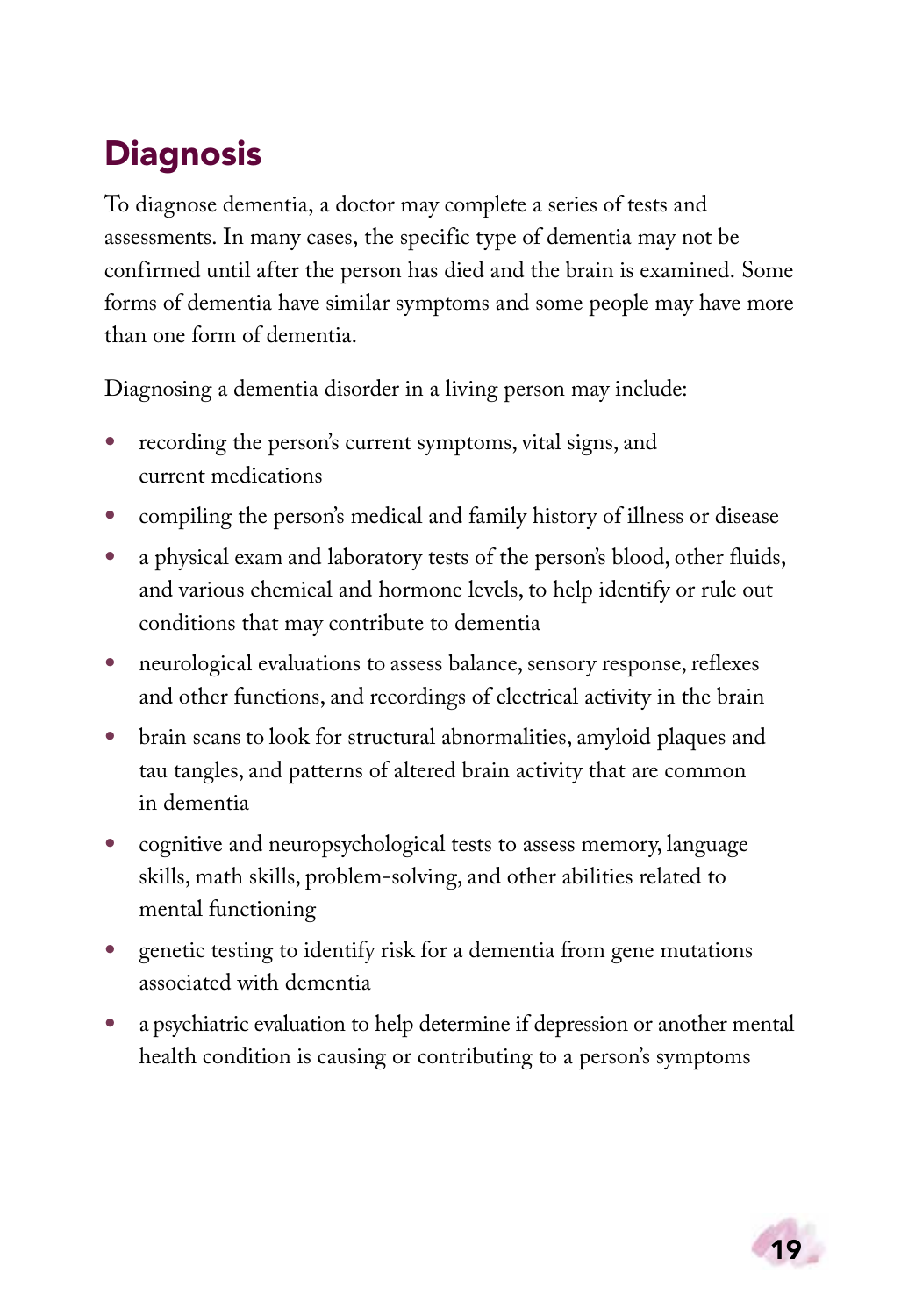### <span id="page-23-0"></span>Treatment and Management

There are currently no treatments to stop dementia in neurodegenerative diseases. Some diseases that can occur at the same time as dementia (such as diabetes and depression) can be treated. Other symptoms that may occur in dementia-like conditions can also be treated, although some symptoms may only respond to treatment



for a period of time. A team of specialists familiar with these disorders can help guide patient care. Specialists can include doctors, nurses, and therapists, such as speech and physical therapists.

Medications are available to treat certain behavioral symptoms, as well as delusions, depression, and muscle stiffness. Always consult with a doctor, as some medications may make symptoms worse. Some risk factors for dementia and cognitive impairment such as high blood pressure, can also be treated through a combination of medications and lifestyle changes.

**Alzheimer's disease** (AD). Most drugs for dementia are used to treat symptoms in AD. One class of drugs, called cholinesterase inhibitors, can temporarily improve or stabilize memory and thinking skills in some people by increasing the activity of the cholinergic brain network—a subsystem in the brain that is highly involved with memory and learning. These drugs include donepezil, rivastigmine, and galantamine. A medication known as memantine, an N-methyl D-aspartate (NMDA) antagonist, is prescribed to treat moderate to severe AD. This drug's main effect is to decrease symptoms, which could enable some people to maintain certain daily functions a little longer than they would without the medication. Memantine may be combined with a cholinesterase inhibitor for added benefits. These drugs are sometimes used to treat other dementias in which AD is believed to co-occur.

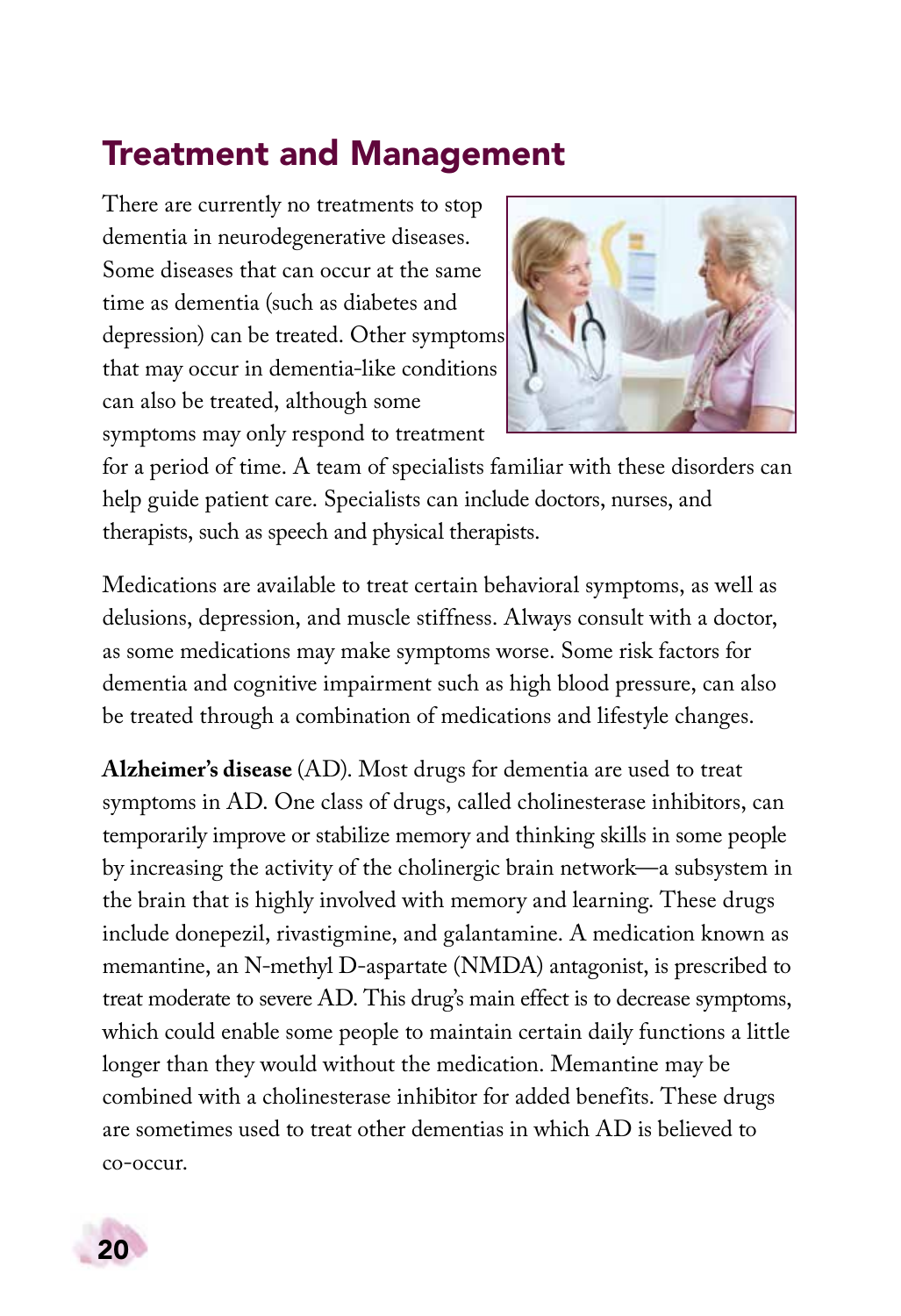The U.S. Food and Drug Administration (FDA) has also approved aducanumab, a diseasemodifying therapy, to treat AD. This medication is a human antibody, or immunotherapy, that helps to reduce amyloid plaques in the brain and may help slow the progression of AD, although it has not yet been shown to affect clinical outcomes, such as progression of cognitive decline or dementia.



**Frontotemporal disorders** (FTD). There are no medications approved to treat or prevent FTD and most other types of progressive dementia. Sedatives, antidepressants, and other drugs used to treat Parkinson's and AD symptoms may help manage certain symptoms and behavioral problems associated with the disorders.

**Dementia with Lewy bodies** (DLB). Medicines available for managing DLB are aimed at relieving symptoms such as gait and balance disturbances, stiffness, hallucinations, and delusions. Studies suggest that the cholinesterase inhibitor drugs used for AD offer some benefit to people with DLB.

**Parkinson's disease dementia** (PDD). Some studies suggest that the cholinesterase inhibitors used to treat people with AD might improve cognitive, behavioral, and psychotic symptoms in people with PDD. Unfortunately, many of the medications used to treat the motor symptoms of Parkinson's disease worsen the cognitive problems. The FDA has approved rivastigmine (an AD drug) to treat cognitive symptoms in PDD.

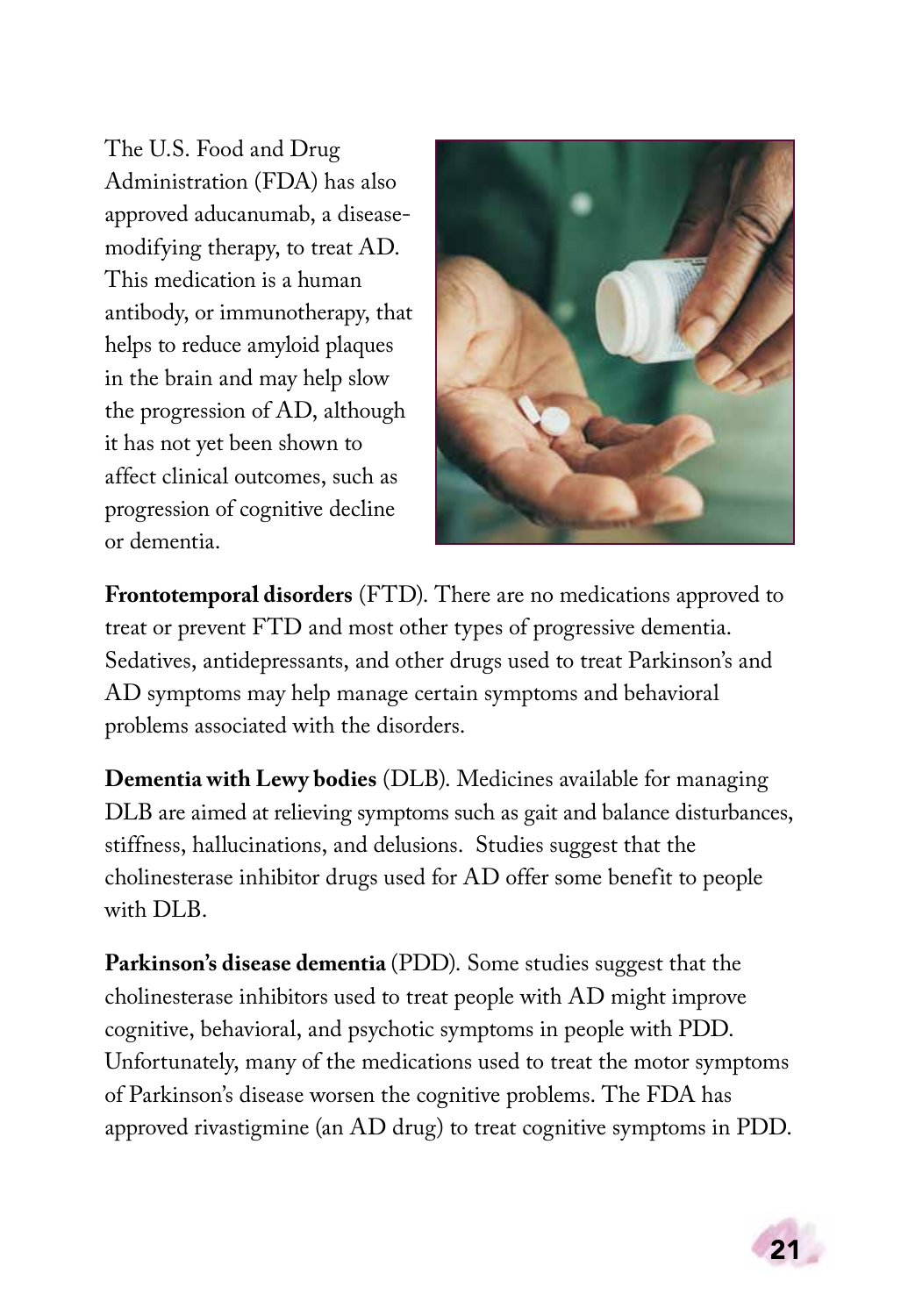<span id="page-25-0"></span>**Vascular contributions to cognitive impairment and dementia.** Dementia caused by vascular conditions is often managed with drugs to prevent strokes or reduce the risk of additional brain damage. Some studies suggest drugs used to treat AD might benefit some people with early vascular dementia. Treating the modifiable risk factors can help prevent additional stroke.

Physical and occupational therapists can help with maintaining physical movement, addressing speech and swallowing issues, and helping people learn new ways to handle loss of skills with everyday tasks such as feeding oneself.

It is important to educate family, friends, and caregivers about a loved one's medical issues. Also, in-person and online support groups available through many disease awareness and caregiver advocacy organizations can give families and other caregivers additional resources, as well as opportunities to share experiences and express concerns. (See the **Resources** section on page 32).

# Caring for a Person with Dementia



Caring for someone with dementia can be very hard, both physically and emotionally. Caregivers may face challenges with managing the medical and day-to-day care of people with dementia, as well as changing family and social relationships, loss of work,

poor health, stress, decisions about long-term care, and end-of-life concerns.

To stay healthy, caregivers can do the following:

- get regular health care
- ask family and friends for help with errands and other tasks
- arrange for respite care—short-term help to give the regular caregiver a break—or take the person to an adult day care center, a safe, supervised environment for adults with dementia or other disabilities

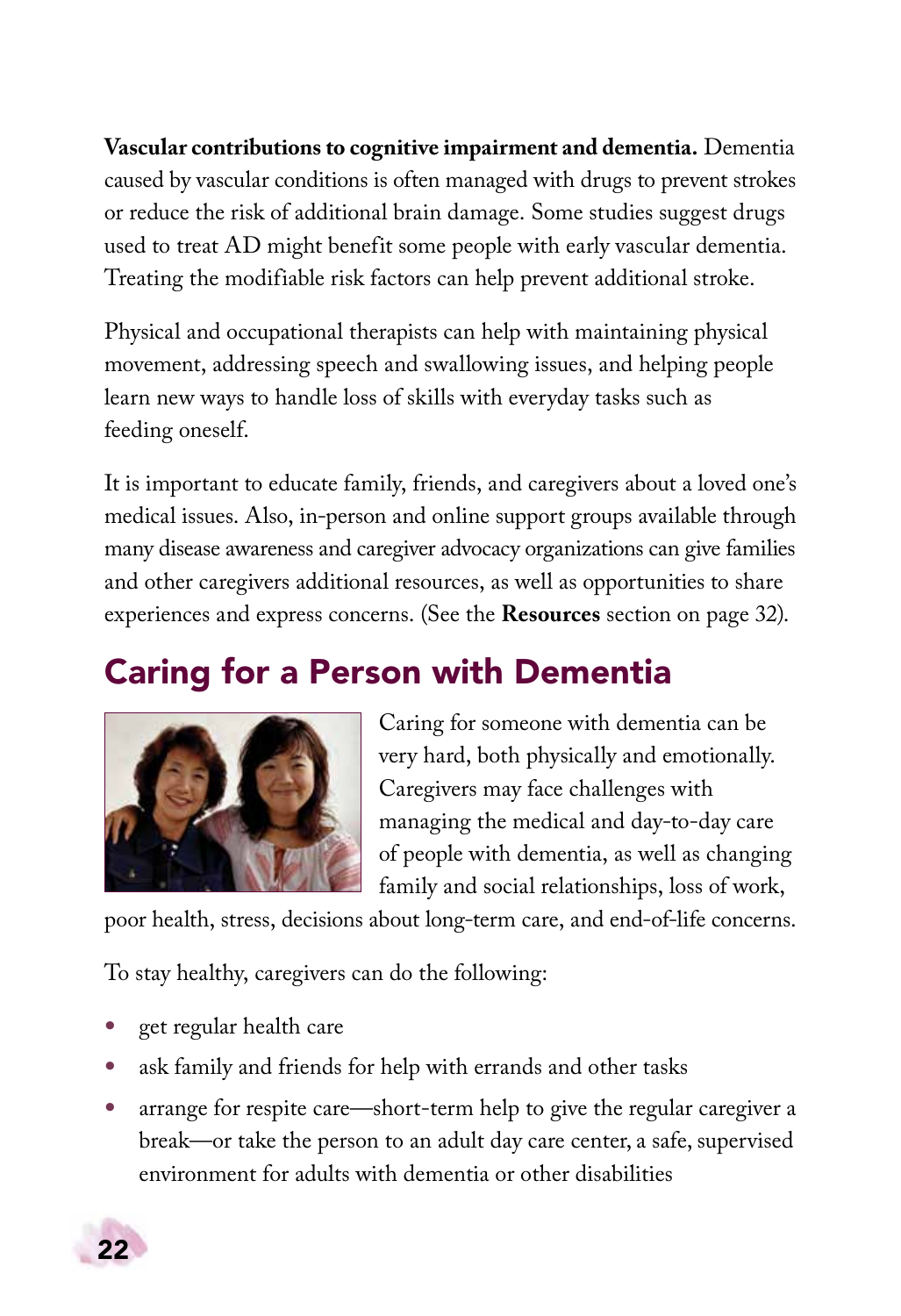- spend time doing enjoyable activities, away from the demands of caregiving
- join a support group for caregivers of people with dementia, as these groups allow caregivers to learn coping strategies and share feelings with others in the same position
- see an attorney for issues involving work, employee benefits, family leave, and disability if needed for someone who may have lost their job due to dementia

The organizations listed in the **Resources** section can help with information about caregiver services and support.

For many caregivers, there comes a point when they can no longer take care of the person with dementia without help. Caregivers may want to plan in advance to get home health care services or look for a residential care facility, such as a group home, assisted living facility, or nursing home. The decision to move the person with dementia to a care facility can be difficult, but necessary, and can give caregivers peace of mind to know that the person is safe and getting good care. Contacting a home care agency can be helpful for all caregivers, especially those with ethnic or cultural concerns involving providing care.

### End-of-Life Concerns

It is difficult, but important, to plan for the end of life. Legal documents, such as a will, living will, and durable powers of attorney for health care and finances, should be created or updated as soon as possible after a diagnosis of dementia. Early on, many people can understand and participate in legal decisions. But as their illness progresses, it becomes harder to make such decisions. An attorney who specializes in elder law, disabilities, or estate planning can provide legal advice, prepare documents, and make financial arrangements for the caregiving spouse or partner and dependent children. If necessary, the person's access to finances can be reduced or eliminated.

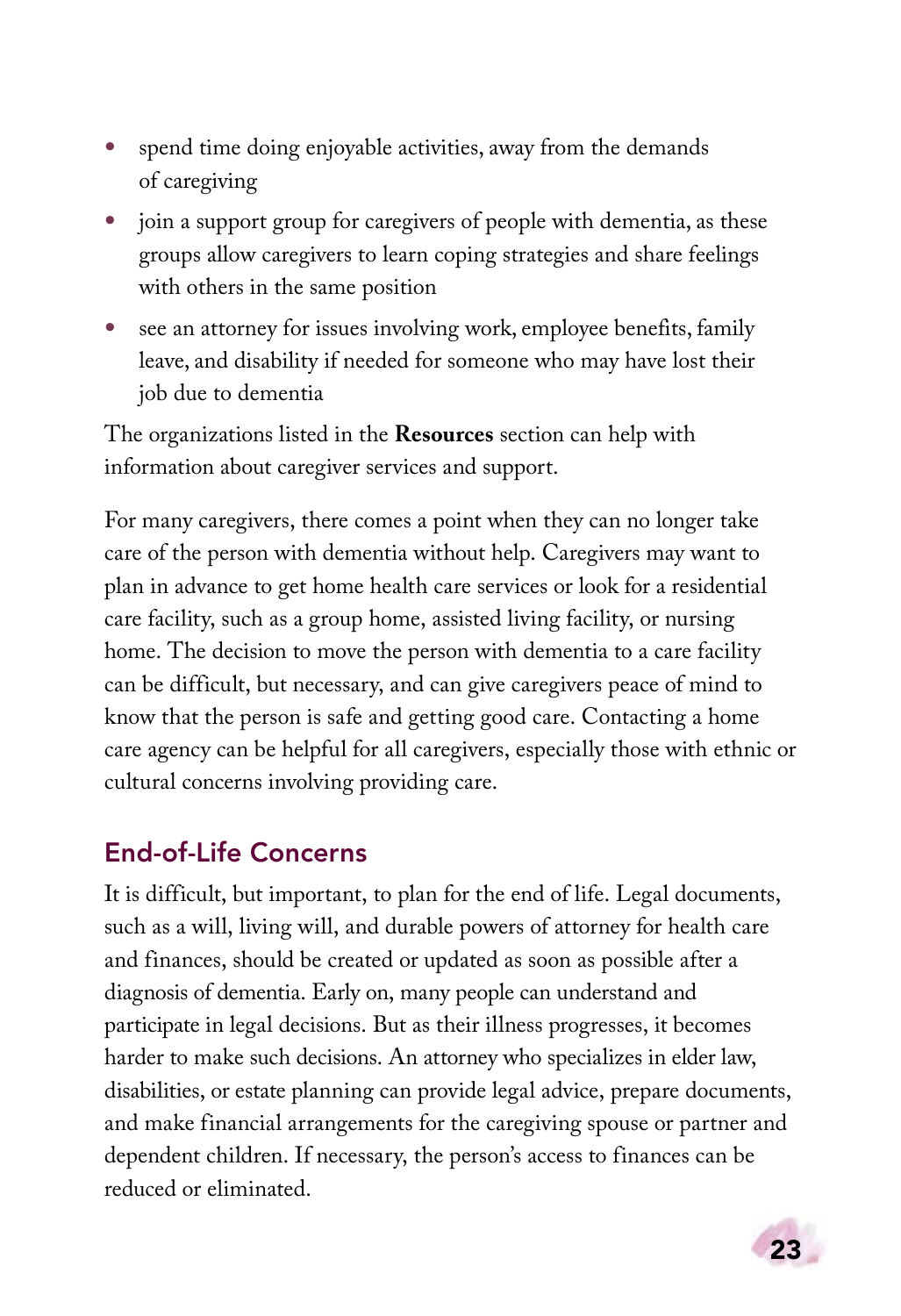### <span id="page-27-0"></span>Research

The National Institute of Neurological Disorders and Stroke (NINDS) and the National Institute on Aging (NIA), both parts of the National Institutes of Health (NIH), are the leading federal funders of research on Alzheimer's disease (AD) and related dementias,



including Lewy body dementia (LBD), frontotemporal disorders (FTD), and vascular contributions to cognitive impairment and dementia (VCID).

Jointly sponsored clinical trials, research, and research partnerships have improved our understanding of dementia in several areas.

### Research Areas

NIA and NINDS, along with other NIH Institutes, Centers, and Offices, support research spanning from basic biology to drug development to clinical studies to evaluating public health outcomes. Within the past several decades, researchers have made great strides toward better understanding of what causes AD and related dementias, and discovering approaches that may prevent, diagnose, and treat them. Research areas of focus include:

• **Biomarkers.** Several research projects are underway to identify dementia biomarkers—biological signs that could indicate disease risk or confirm diagnosis. The course of disease for people with AD or a related dementia varies greatly, and biomarkers may help predict and monitor its progression. These biomarkers could be detected through imaging or even blood tests. Biomarker measures may help researchers improve dementia diagnosis and identify specific changes in the brain.

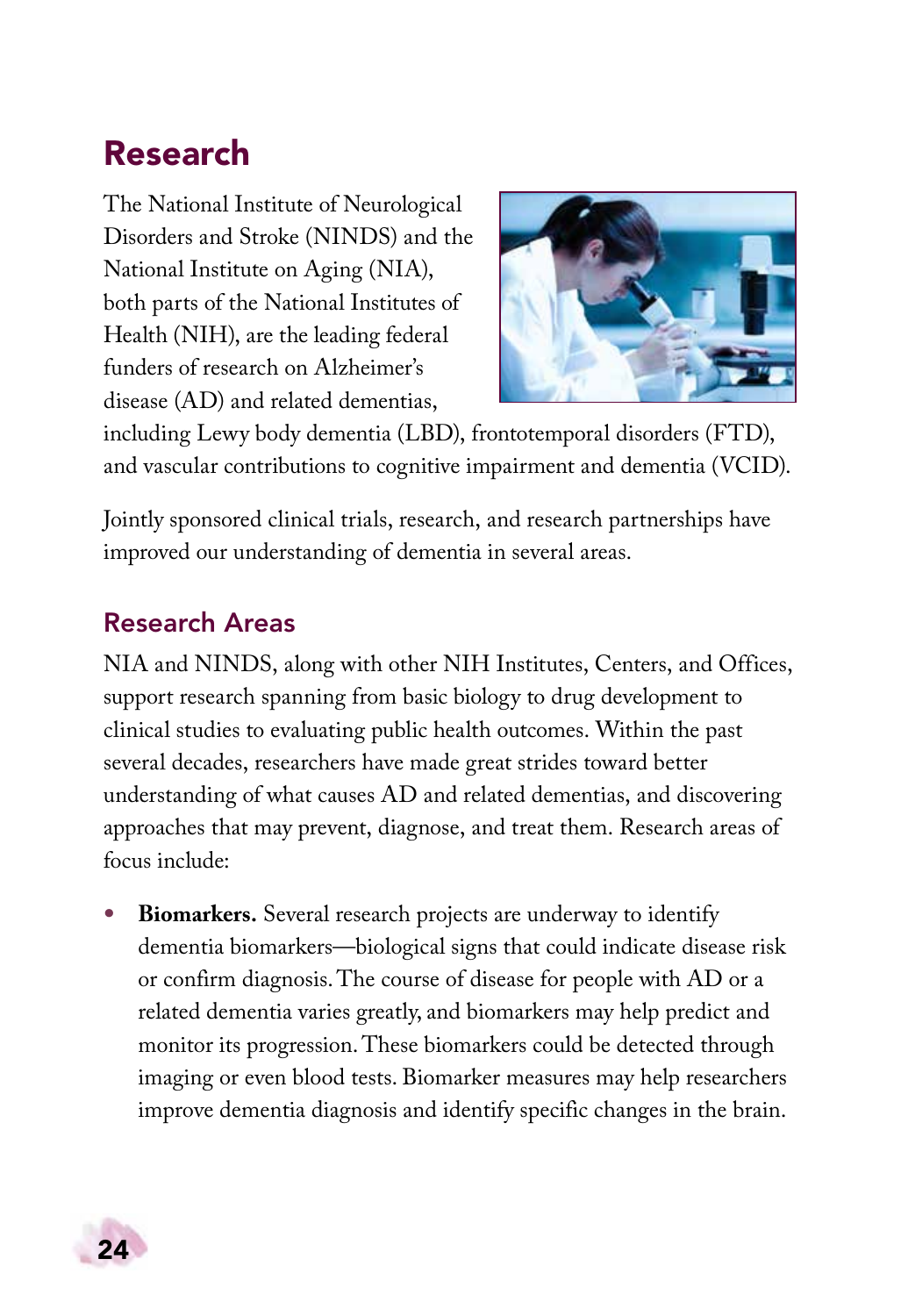- **Care and caregiver support.** To support people living with dementia, caregivers, and health providers, NIH has made large investments in research to improve the quality of care and care coordination. Already, research efforts have contributed to improvements in the quality of care—as well as in the resulting health, well-being, and quality of life—for those living with dementia. In addition, NIH support has enabled the development of resources designed to help ease burdens on care providers.
- **Drugs and compounds.** Several drugs and compounds that might slow the progression of AD and other dementias are in various stages of testing. Researchers are testing new drugs as well as exploring whether drugs approved for other conditions might be repurposed to treat dementias.
- **Lifestyle interventions.** Researchers are investigating interventions around exercise, healthy eating, cognitive training, preventive health care, and management of chronic conditions that—if made early in life—may be able to prevent or delay disease symptoms.
- **Genetics.** Scientists continue to look for new genes that may be responsible for the development of AD and other forms of dementia. Identifying more gene mutations and how they may be associated could lead to better strategies for detection, treatment, and prevention.
- **Imaging.** Clinical imaging may help researchers better understand changes in the brains of people with dementia, as well as help diagnose these disorders. NIH funds projects to develop neuroimaging as a core research tool to better understand and treat neurological disorders and conditions, including AD, Parkinson's disease, and stroke.
- **Population studies**. Studying groups of people over time helps scientists identify those at risk of developing dementia or cognitive impairment, better understand the progression of dementia both before and after symptom onset, identify potential genetic causes, and discover biomarkers to help detect and track diseases.

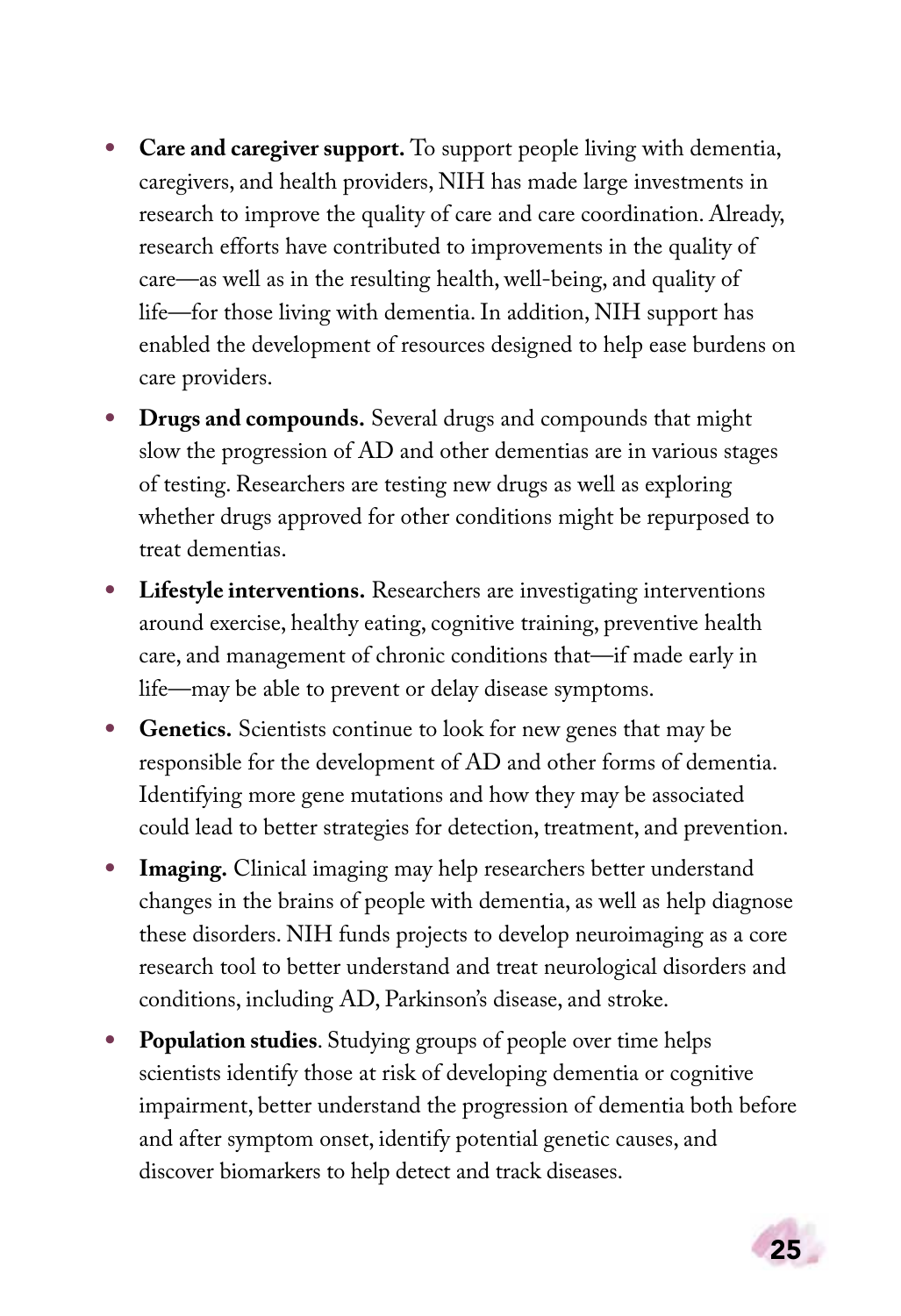This information also could be used to establish a large network of clinical sites to support therapy development. For these kinds of studies, scientists aim to involve a large group of people who represent the diversity of the U.S. population.

- **Proteins.** NIH-funded research projects seek to better understand how certain proteins misfold and become harmful, as well as the toxic effects of protein buildup and how they are related to the development of dementia.
- **Stem cells.** Scientists can transform stem cells into different cell types and hopefully use them to discover nerve-cell mechanisms and biological changes that lead to the onset and progression of dementias.



### Research Partnerships

The National Plan to Address Alzheimer's Disease was created in response to the 2011 National Alzheimer's Project Act (NAPA) and is designed to expand research in AD and related dementias and better meet the needs of families living with these diseases. For more information, see *[http://aspe.](http://aspe.hhs.gov/national-alzheimers-project-act) [hhs.gov/national-alzheimers-project-act](http://aspe.hhs.gov/national-alzheimers-project-act)*.

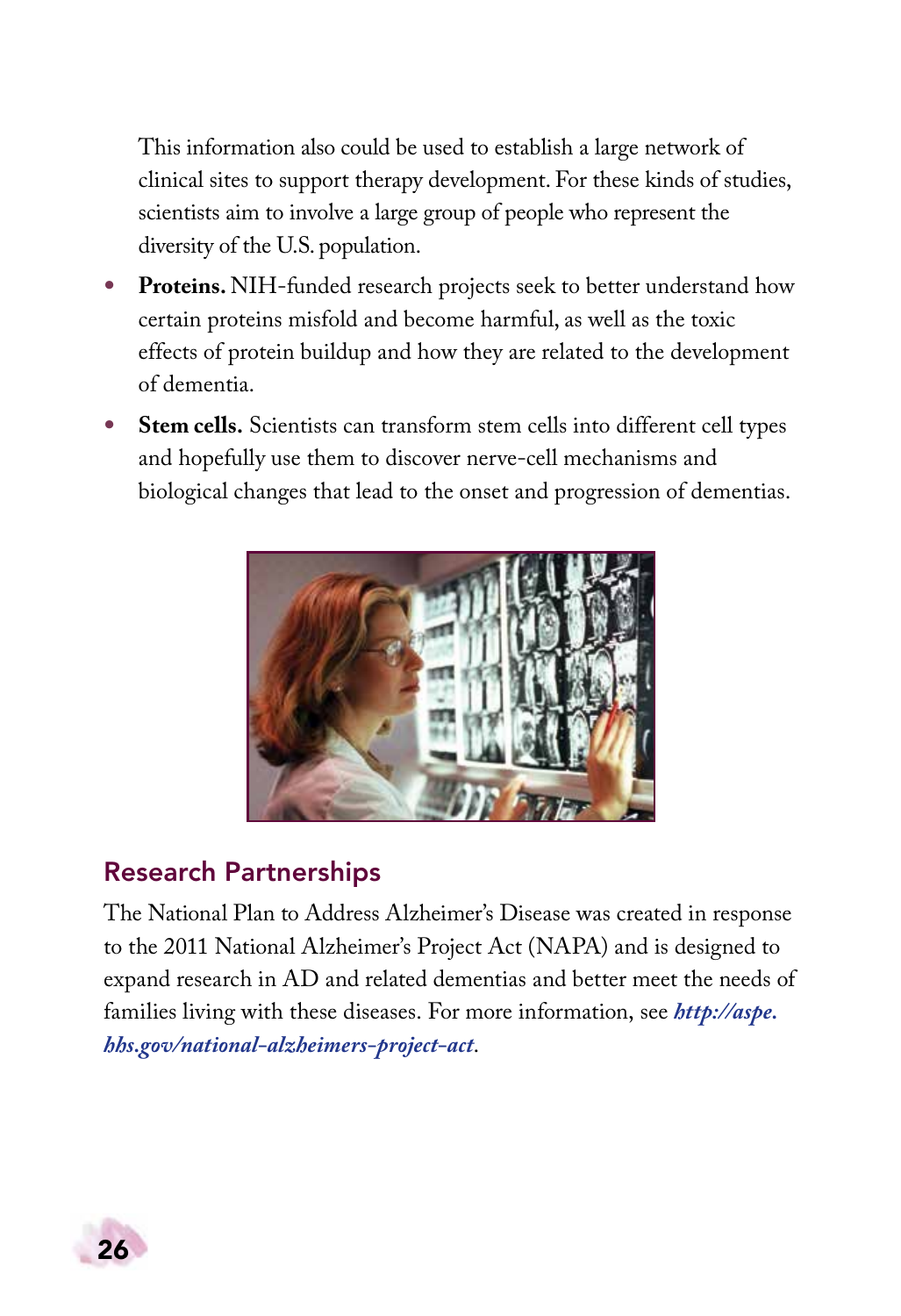In support of the National Plan, NIA and NINDS support many research partnerships on dementia, including:

- The **Longitudinal Early-onset Alzheimer's Disease Study (LEADS)**  addresses several major gaps in AD and related dementias research. Its primary goal is to develop sensitive clinical and biomarker measures for future clinical and research use. This observational study will enroll and follow 500 cognitively impaired participants and 100 cognitively normal participants ages 40-64 years at approximately 15 sites in the United States. Clinical, cognitive, imaging, biomarker, and genetic characteristics will be assessed.
- The **Accelerating Medicines Partnership**® (AMP®) program is a public-private partnership between the NIH, FDA, multiple biopharmaceutical and life science companies, nonprofit and other organizations to transform the current model for developing new diagnostics and treatments. Current AMP projects include:
	- **AMP PD** (Accelerating Medicines Partnership Parkinson's Disease) will identify and validate the most promising biological targets for therapeutics for Parkinson's disease. For more information, see *<https://amp-pd.org>*.
	- **AMP AD** (Accelerating Medicines Partnership Alzheimer's Disease) will transform the current model for developing new diagnostics and treatments for AD. For more information, see *[www.nia.nih.gov/research/amp-ad](http://www.nia.nih.gov/research/amp-ad)*.

*Accelerating Medicines Partnership and AMP are registered service marks of the U.S. Department of Health and Human Services.*

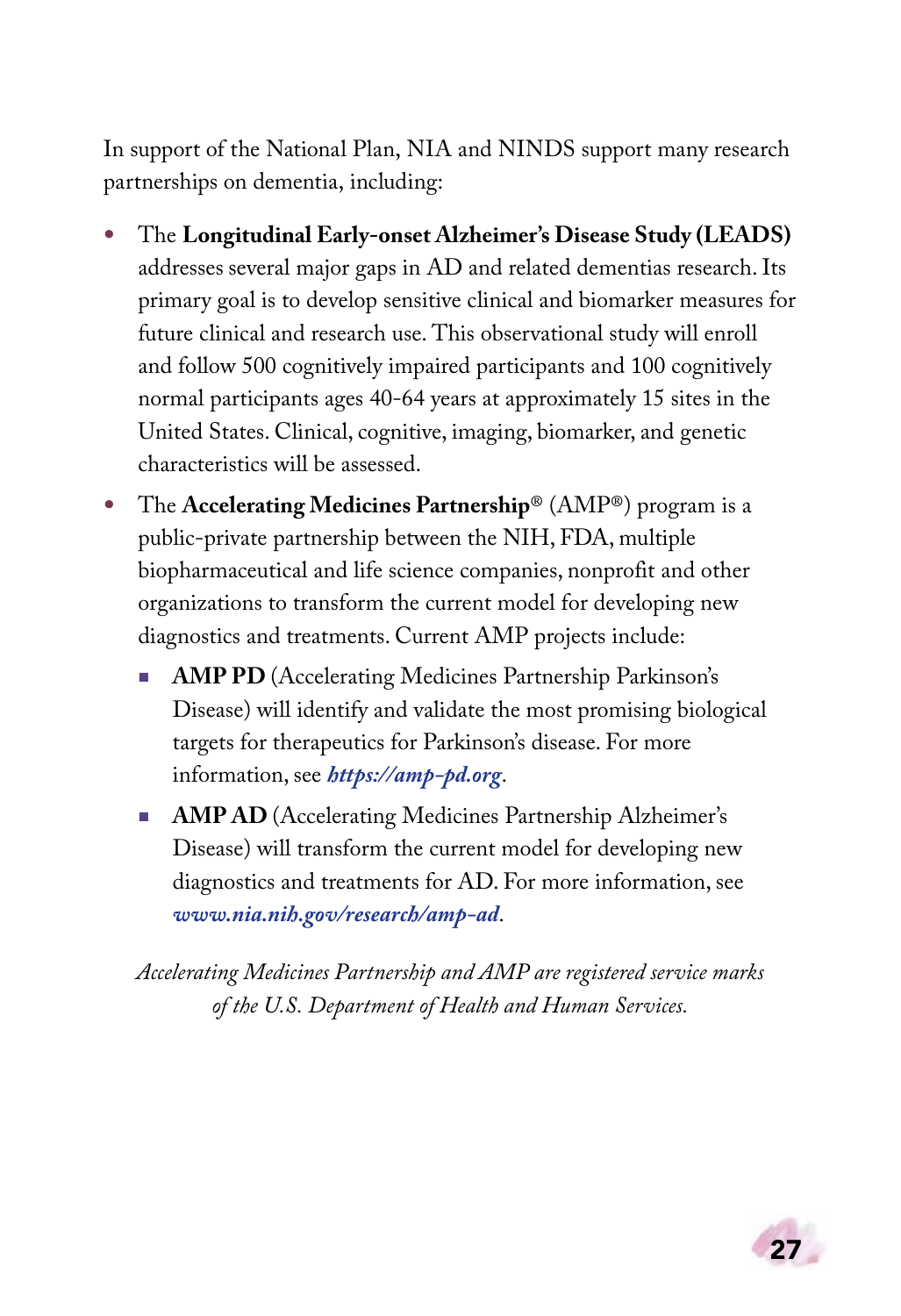- **M2OVE-AD** (Molecular Mechanisms of the Vascular Etiology of Alzheimer's Disease) allows scientists from diverse fields to work collaboratively to understand the complex molecular mechanisms by which vascular risk factors influence AD. For more information, see *[www.nih.gov/m2ove-ad](https://www.nih.gov/m2ove-ad)*.
- The **Dementia with Lewy Bodies Consortium** expands the collection of clinical data and biological specimens in the NINDS **Parkinson's Disease Biomarkers Program** to include data from people with LBD. For more information, see *[https://pdbp.ninds.nih.gov/Dementia-with-](https://pdbp.ninds.nih.gov/Dementia-with-Lewy-Bodies-Consortium)[Lewy-Bodies-Consortium](https://pdbp.ninds.nih.gov/Dementia-with-Lewy-Bodies-Consortium)*.
- The **Tau Center Without Walls** increases collaboration and data- and resource-sharing among researchers to better understand the protein tau and its involvement in such disorders as FTD. For more information, see *<http://tau-center-without-walls.org/east-cwow>*.
- **DetectCID** (Consortium for Detecting Cognitive Impairment, Including Dementia) is establishing, testing, and validating tools for detecting cognitive impairment, including dementia, in primary care and other everyday clinical settings. For more information, see *[www.detectcid.org](http://www.detectcid.org/)*.
- **MarkVCID** is a research consortium developing new and existing biomarkers for small vessel VCID. This could help improve the efficiency and outcomes of trials designed to test drug effectiveness and safety in humans and speed the development of therapies for the dementias. For more information, see *[https://markvcid.partners.org](https://markvcid.partners.org/)*.
- **DISCOVERY** (Determinants of Incident Stroke Cognitive Outcomes and Vascular Effects on RecoverY) is a study to unravel the mechanisms of post-stroke cognitive disability, early stroke recovery, and potential targets for personalized prevention, intervention, and rehabilitation. For more information, see *[www.resilientbrain.org/discovery.html](http://www.resilientbrain.org/discovery.html)*.

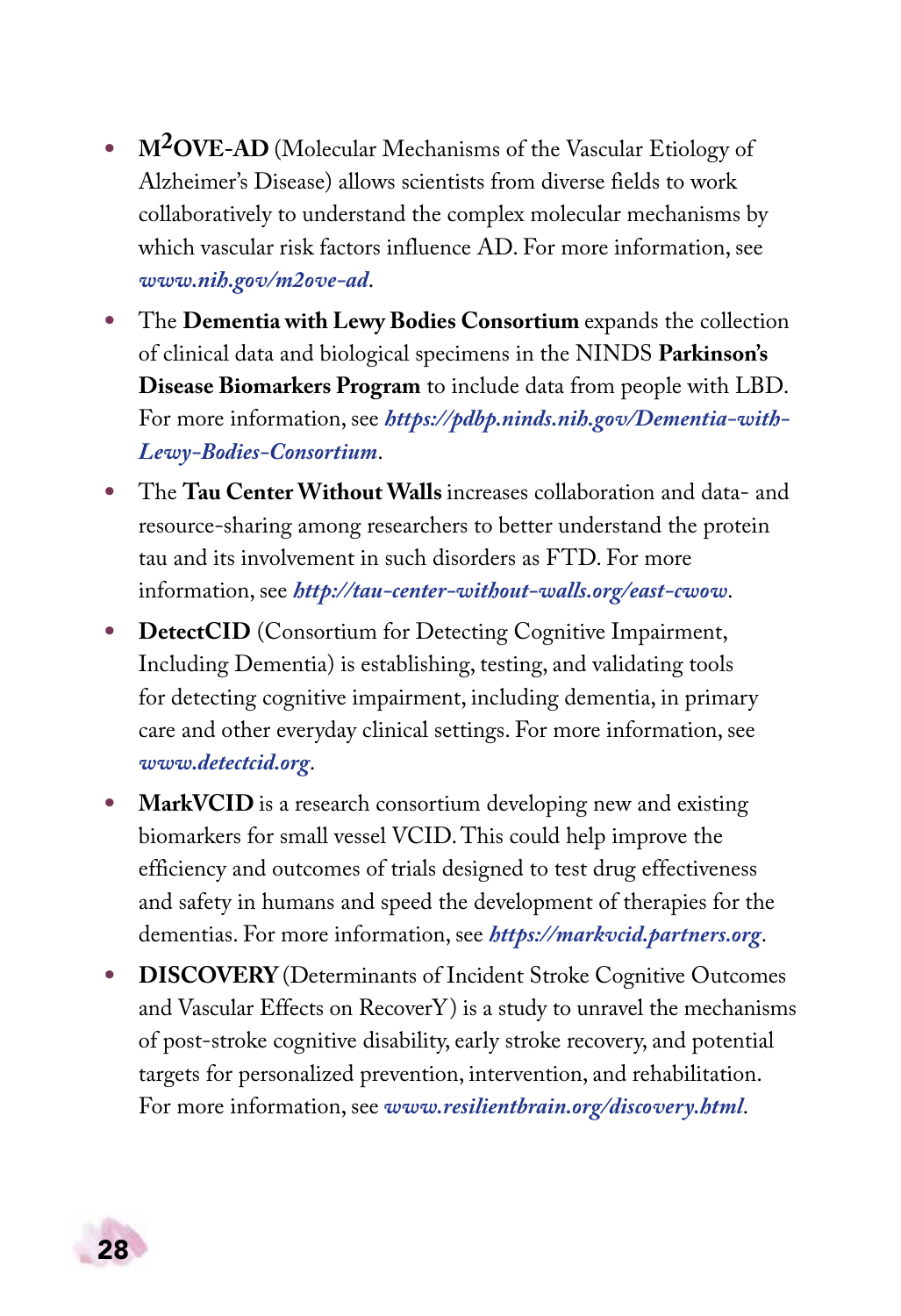<span id="page-32-0"></span>Additional NIH-funded research projects on dementia can be found using NIH RePORTER (*<https://reporter.nih.gov>*), a searchable database of current and past research projects supported by NIH and other federal agencies. RePORTER also includes links to publications and resources from these projects.

To learn more about research progress and scientific advances, visit *[www.alzheimers.gov/taking-action/research-activities](http://www.alzheimers.gov/taking-action/research-activities)*.

# What Can You Do?

### Call Your Doctor

If you are concerned about memory problems or other symptoms of dementia, call your doctor. If you or someone you know has recently been diagnosed, contact the organizations in the **Resources** section to find out more about dementia care, support, and research. It is important to educate family, friends, and caregivers about a loved one's diagnosis. In-person and online support groups offered by nonprofit organizations can give families and caregivers additional resources and opportunities to share experiences and learn about strategies for care and support.



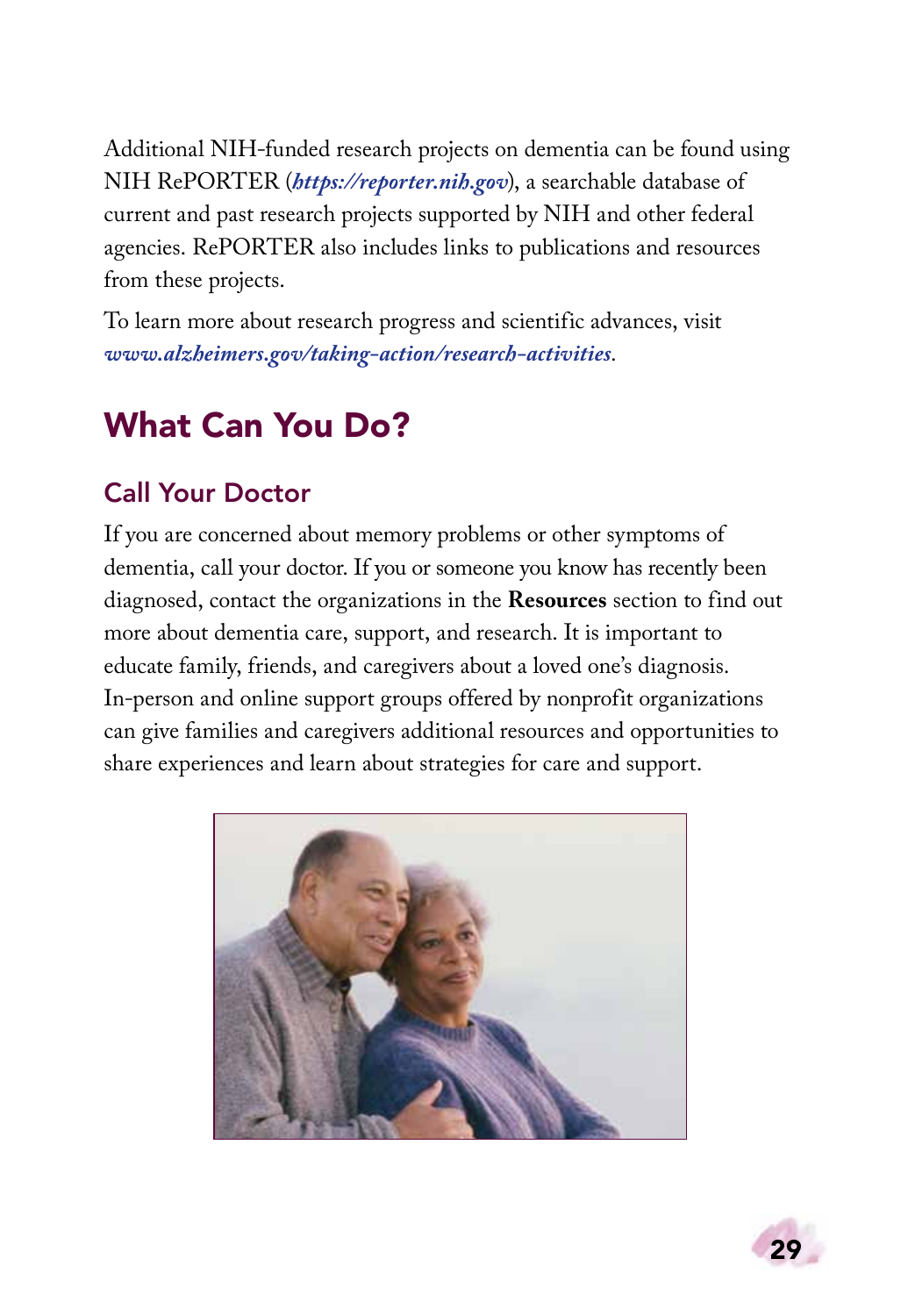### Participate in a Clinical Trial or Study

Clinical studies offer an opportunity to help researchers find better ways to safely detect, treat, or prevent dementia disorders. All types of volunteers are needed—people with dementia or memory problems, caregivers, at-risk individuals, and healthy volunteers of all different ages, sexes, races, and ethnicities to ensure that study results apply to as many people as possible, and that treatments will be safe and effective for everyone who will use them. For information about how you can contribute to the goal of finding a treatment or cure for AD or a related dementia, visit the webpage "NIH Clinical Research Trials and You" at [www.nih.gov/health/clinicaltrials](http://www.nih.gov/health/clinicaltrials). To search for trials and studies, go to *[www.alzheimers.gov/clinical-trials](http://www.alzheimers.gov/clinical-trials)* or *[www.clinicaltrials.gov](http://www.clinicaltrials.gov)*.

### Consider Brain Donation

Donating one's brain after death provides an opportunity to better understand dementia and can lead to improved treatments for future generations. To volunteer, people can register ahead of time through a brain donation program or research study. Learn more at *[www.nia.nih.gov/braindonation](http://www.nia.nih.gov/braindonation)* and the **NIH NeuroBioBank** at *[https://neurobiobank.nih.gov](https://neurobiobank.nih.gov/)*.



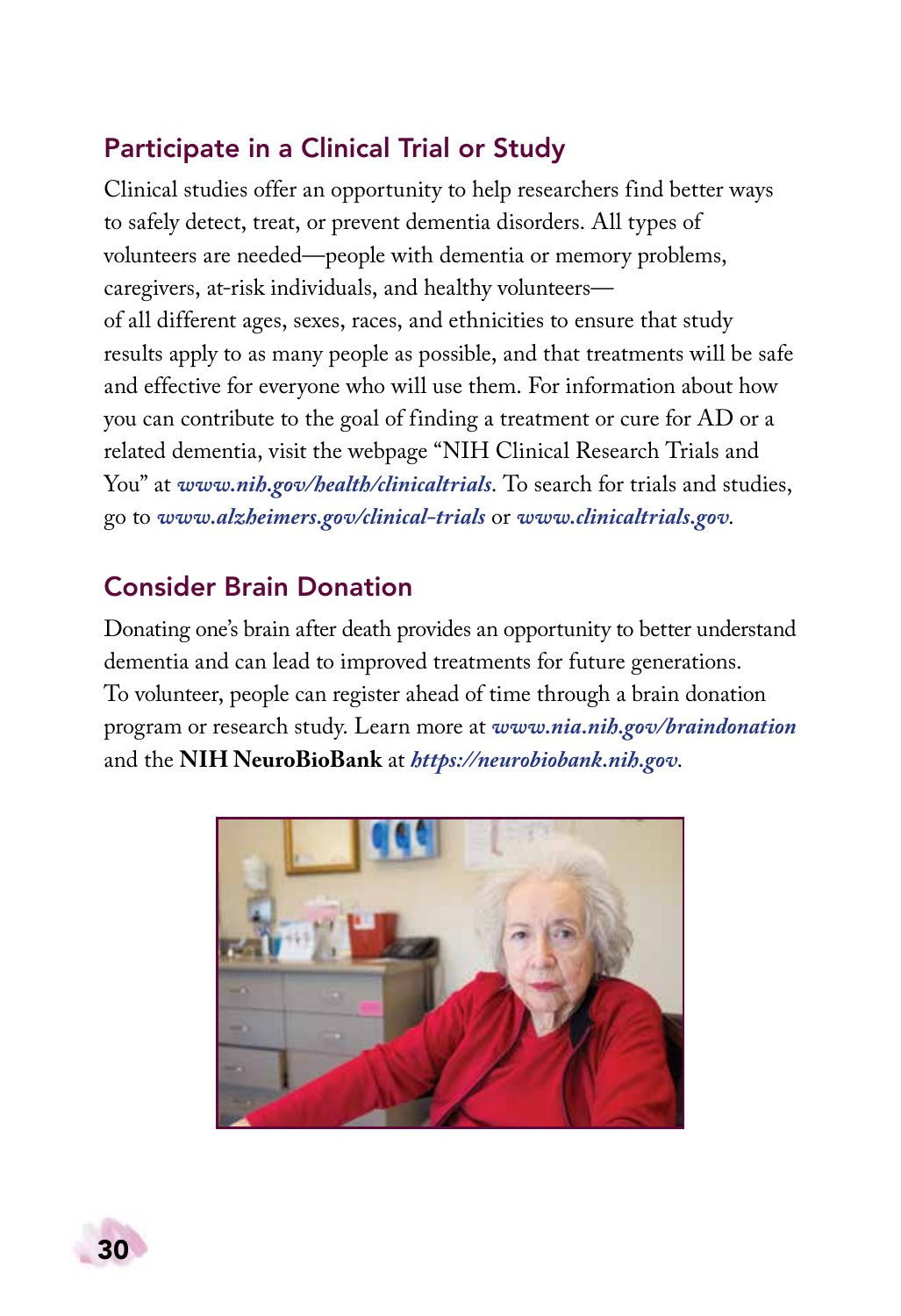# <span id="page-34-0"></span>Conclusion

Currently, there are no cures for the common dementias caused by progressive neurodegeneration, including Alzheimer's disease, frontotemporal disorders, and Lewy body dementia. Controlling vascular risk factors such as high blood pressure may reduce the risk of developing dementia decades later.



Learning more about dementia and dementia disorders and how they affect the brain will lead to new and better ways to treat them. Advance care planning and a healthy lifestyle for people living with dementia and their caregivers will allow them to live their lives more fully and meet daily challenges.

NIH and the federal government's AD and related dementias research strategy is training new generations of researchers and clinician-scientists and engaging in innovative partnerships with private industry, nonprofit groups, and more to increase collaboration and broaden access to research resources and data. Through research activities funded by NIA and NINDS, scientists hope that new knowledge about dementia will one day lead to improved diagnosis, new tools and resources, ways to slow disease progression, prevent disease, improve care and caregiver support, and enhance quality of life for people living with dementia.

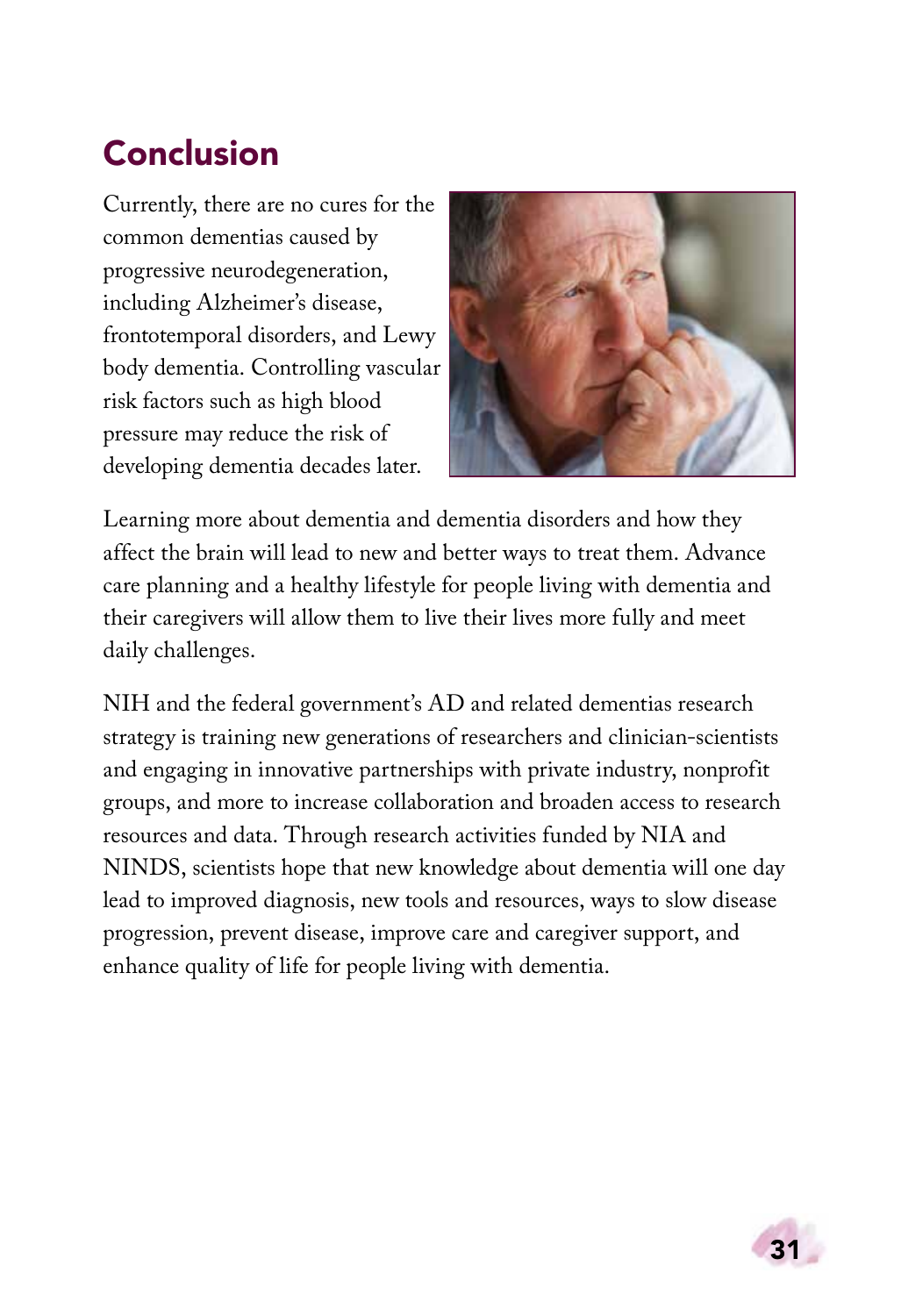### <span id="page-35-0"></span>Resources

### Federal Government

*[National Institute of Neurological Disorders and Stroke](http://www.ninds.nih.gov)* 1-800-352-9424 *[www.ninds.nih.gov/contact-us](http://www.ninds.nih.gov/contact-us) [www.ninds.nih.gov](https://www.ninds.nih.gov)*

*[National Institute on Aging](http://www.nia.nih.gov)  [Alzheimer's and related Dementias Education and Referral \(ADEAR\)](http://www.nia.nih.gov/alzheimers)  [Center](http://www.nia.nih.gov/alzheimers)* 1-800-438-4380 *[adear@nia.nih.gov](mailto:adear@nia.nih.gov) [www.alzheimers.gov](https://www.alzheimers.gov)*

#### *[MedlinePlus](http://www.medlineplus.gov)*

National Library of Medicine *[www.medlineplus.gov](https://www.medlineplus.gov) [www.medlineplus.gov/spanish](https://www.medlineplus.gov/spanish)*

### **Organizations**

#### *[Alzheimer's Association](http://www.alz.org)*

1-800-272-3900 (24-Hour Helpline) 1-312-335-8700 *[www.alz.org](https://www.alz.org)*

*[Alzheimer's Drug Discovery Foundation](http://www.alzdiscovery.org)* 1-212-901-8000 *[info@alzdiscovery.org](mailto:info@alzdiscovery.org)*

*[www.alzdiscovery.org](https://www.alzdiscovery.org)*

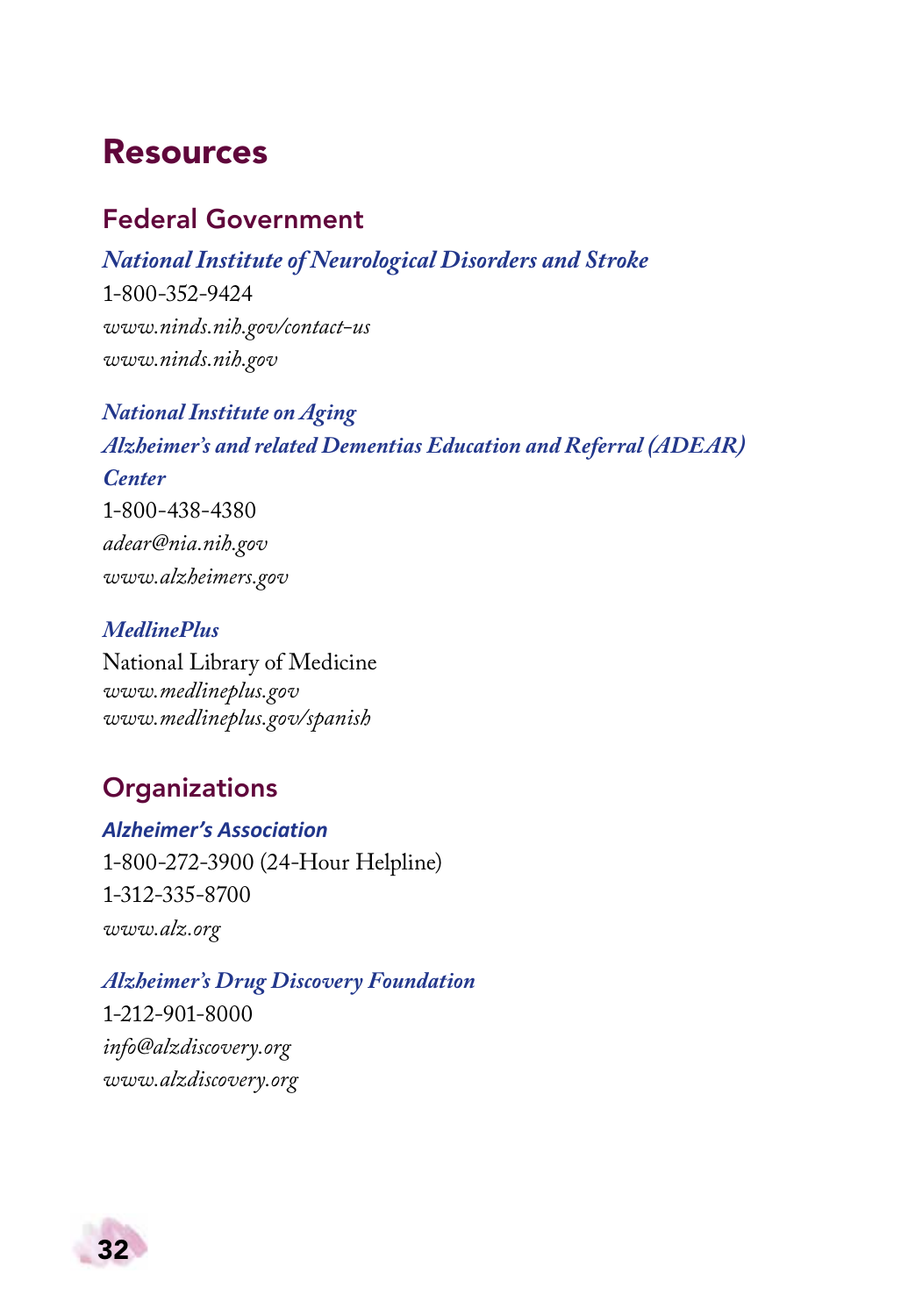#### *[Alzheimer's Foundation of America](http://www.alzfdn.org)*

1-866-232-8484 *[info@alzfdn.org](mailto:info@alzfdn.org) [www.alzfdn.org](https://www.alzfdn.org)*

#### *[Association for Frontotemporal Degeneration \(AFTD\)](http://www.theaftd.org)*

1-866-507-7222 1-267-514-7221 *[info@theaftd.org](mailto:info@theaftd.org) [www.theaftd.org](https://www.theaftd.org)*

#### *[BrightFocus Foundation](http://www.brightfocus.org/alzheimers/)*

1-800-437-2423 *[info@brightfocus.org](mailto:info@brightfocus.org) [www.brightfocus.org/alzheimers](https://www.brightfocus.org/alzheimers)*

#### *[The Bluefield Project to Cure Frontotemporal Dementia](http://www.bluefieldproject.org)*

*[rodney.pearlman@bluefieldproject.org](mailto:rodney.pearlman@bluefieldproject.org) [www.bluefieldproject.org](https://www.bluefieldproject.org)*

#### *[Lewy Body Dementia Association](http://www.lbda.org)* 1-800-539-9767 *[www.lbda.org](https://www.lbda.org)*

#### *[Lewy Body Dementia Resource Center](https://lewybodyresourcecenter.org)*  1-833-533-5463

*[norma@lbdny.org](mailto:norma@lbdny.org) <https://lewybodyresourcecenter.org>*

#### *[National Organization for Rare Disorders \(NORD\)](https://www.rarediseases.org)*

1-203-744-0100 Patient Services: 1-800-999- 6673 *[www.rarediseases.org](https://www.rarediseases.org)*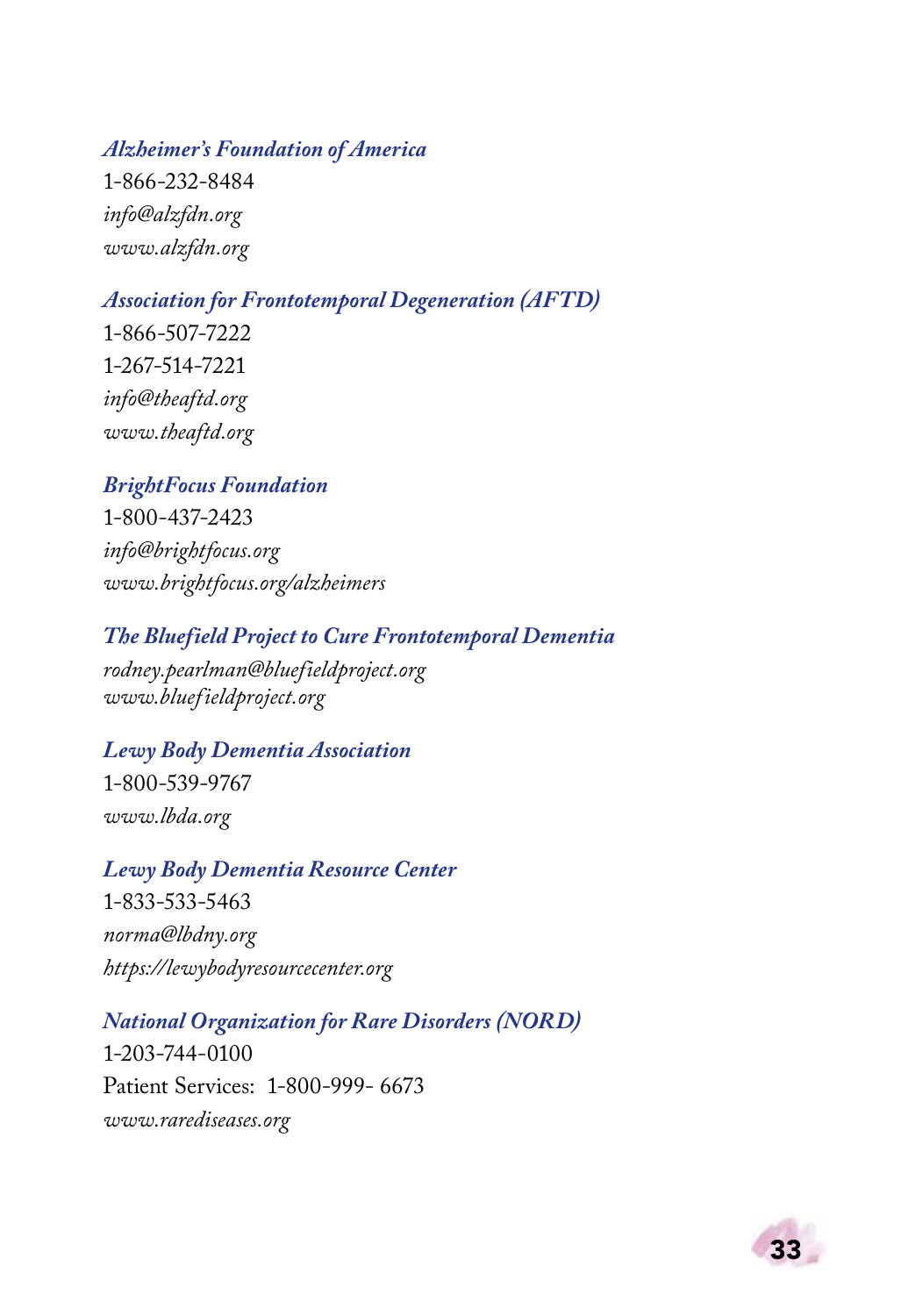### Caregiver Support

*[Family Caregiver Alliance](https://www.caregiver.org)*  1-800-445-8106 *[www.caregiver.org](https://www.caregiver.org)*

*[National Academy of Elder Law Attorneys](https://www.naela.org)*  1-703-942-5711 *[naela@naela.org](mailto:naela@naela.org) [www.naela.org](https://www.naela.org)*

*[Well Spouse Association](https://www.wellspouse.org)* 1-732-577-8898 *[info@wellspouse.org](mailto:info@wellspouse.org) [www.wellspouse.org](https://www.wellspouse.org)*